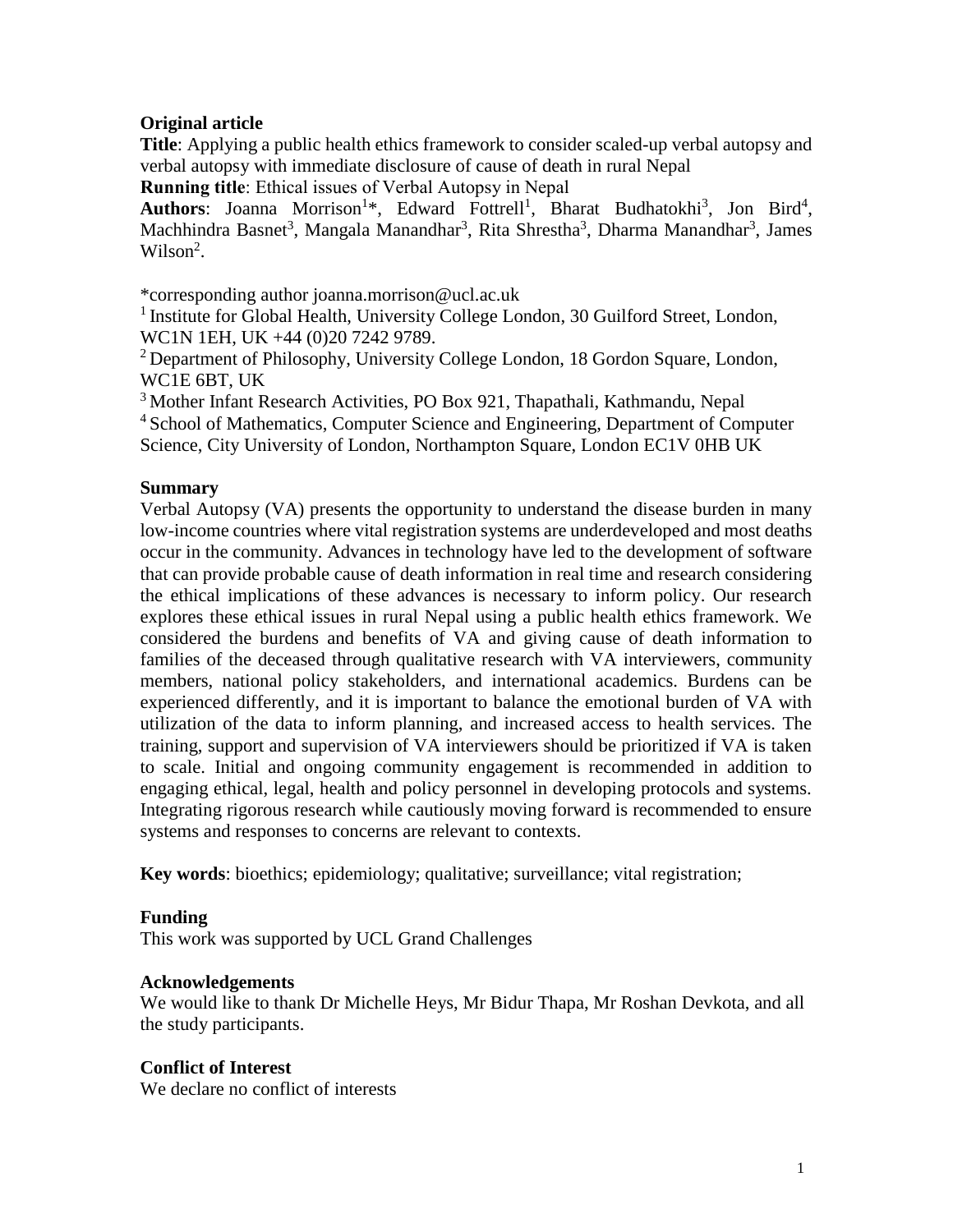# **Introduction**

The World Health Organisation estimates that around 50% of 56 million deaths worldwide in 2015 were not registered with information on cause (World Health Organisation, 2017). Most of these uncounted deaths occur in low- and middle-income countries, particularly in Africa and Asia, that lack adequate vital registration systems to record deaths and their causes (Mikkelsen et al., 2015). Documenting and analysing the reasons why people die is key to designing responsive public health systems, and measuring progress towards targets such as the Sustainable Development Goals and Universal Health Coverage (AbouZahr et al., 201, World Health Organisation, 2017). Routine mortality surveillance using verbal autopsy (VA) is becoming an increasingly feasible strategy to collect data on cause of death in communities in low-income countries.

VA is a survey method that gathers information on the signs, symptoms and circumstances of death from interviews with a person or persons familiar with the deceased (usually a family member). These data are then analysed to ascertain cause of death. Until recently, VA data have typically been gathered using pen and paper, and later been reviewed by one or more physicians to identify the most likely cause of death. Advances in technology and analytical methods have offered alternatives to paper based VA with physician review such as electronic data capture, often on a mobile phone, and automated, computer coded cause of death analysis. These advances have been shown to produce results comparable to physician review whilst being more reliable and better suited to routine application in emerging Civil Registration and Vital Statistics (CRVS) systems (de Savigny et al., 2017). Recent integration of digital, mobile direct data capture tools further creates opportunities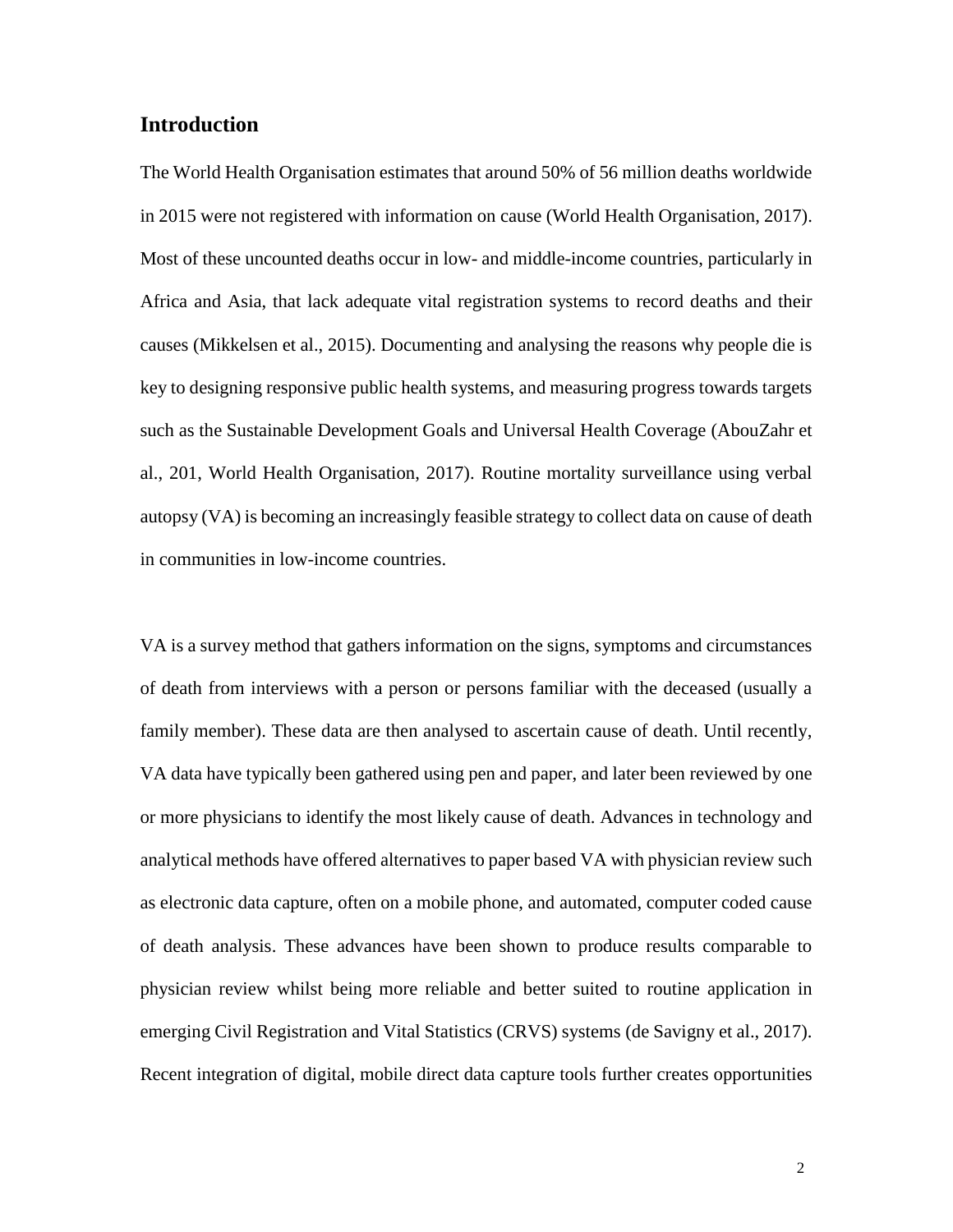to integrate VA into routine health surveillance systems (Bird et al., 2013, de Savigny et al., 2017). In this paper we consider a system which is based on the WHO standard VA questionnaire and uses one of the most widely applied automated interpretation methods: InterVA [\(www.interva.net\)](http://www.interva.net/). The system, known as MIVA (Mobile InterVA), applies the Bayesian InterVA analysis method to gathered VA data to determine the probabilities of a range of possible causes of death on a case-by-case basis. The VA interview data and assigned cause(s) of death can then be transferred from the phone to a remote, userspecified location and the derived probable cause(s) of death can, in principle, also be directly reported back to the VA respondent.

Such developments of the VA process have mainly been considered within a technical and scientific discourse (Brolan et al., 2017). Researchers and programme implementers are excited about the possibilities that mHealth tools, such as MIVA, offers in terms of efficiency and real-time data processing. Yet technology is often only as good as the systems that it is implemented within, and the feasibility and acceptability of its utilisation is often dependent on the engagement of diverse and local perspectives. It is therefore important to consider the ethical, legal and social issues of VA and MIVA when considering its integration into health systems (Gouda et al., 2017). Locally appropriate ethically informed protocols are important before considering scale-up (Gouda et al., 2016, Carrel and Rennie, 2008). In this paper, we consider the utility of a public health ethics framework to explore the implications of using VA at scale in rural Nepal, and the acceptability and utility of giving probable cause of death information to families of the deceased immediately after VA in rural Nepal. This data collection and processing using a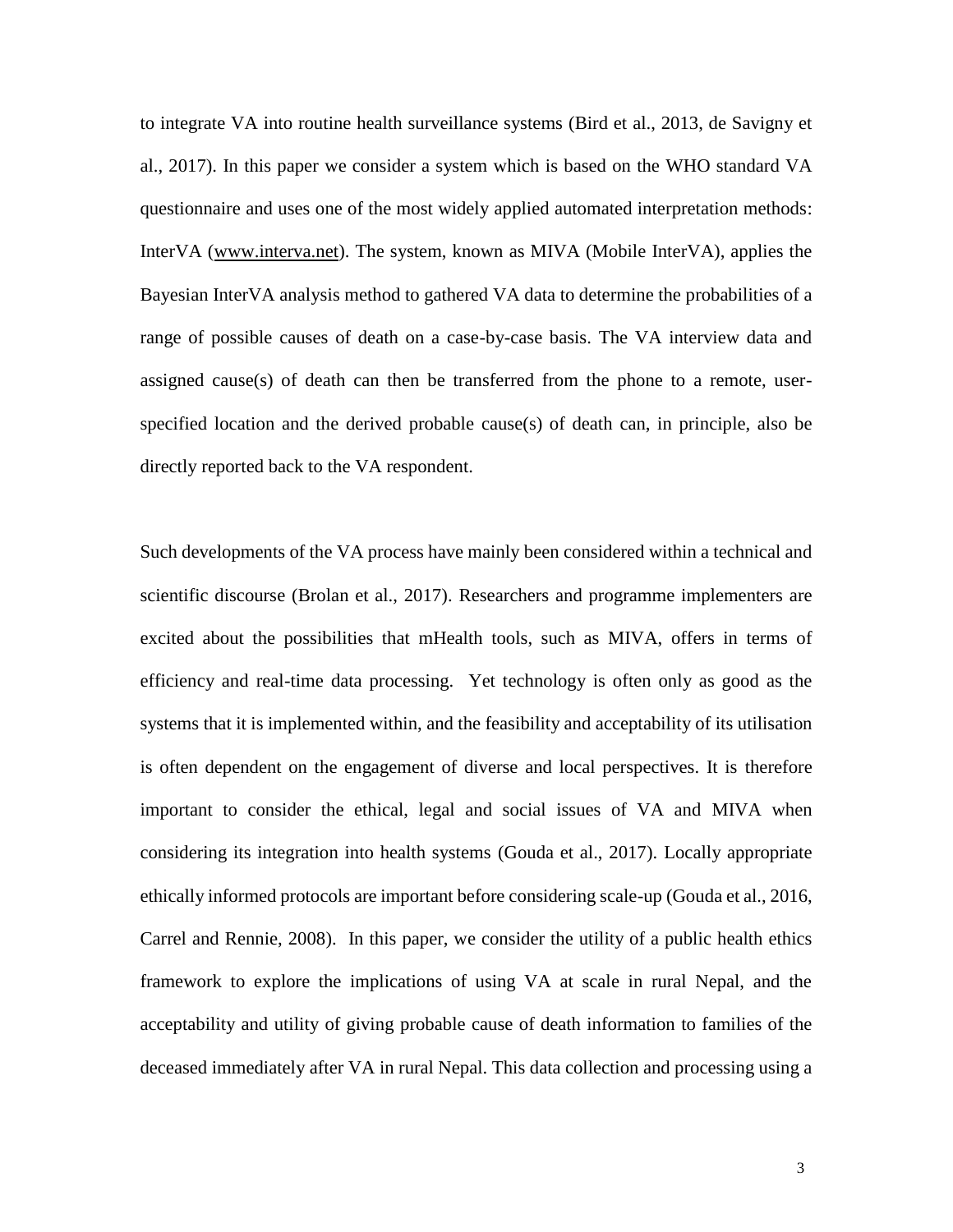mobile phone, giving probable cause of death information and counselling, is herein referred to as MIVA. While we refer to this specific method in our research, our findings are of relevance to all mobile-based methods of VA data processing and the scale-up of such methods.

#### **Public health ethics and VA**

Conventional medical and research ethics guidance gives high priority to individual autonomy, specifying the need for respect for individuals, beneficence (maximising the benefits and minimising risks to participants), and ensuring a fair and equal distribution of risks and benefits (National Commission for the Protection of Human Subjects of Biomedical and Behavioural Research, 1979). Public health policy making is challenged in trying to balance need for interventions that produce the most gain for populations, while considering equity and the rights of individuals within populations (Roberts and Reich, 2002). Given this need for balance, public health interventions require adapted ethical frameworks (Gostin and Lazzarini, 1997).

Several ethical frameworks have been developed for public health which aim to articulate the value base and moral aims of public health, and the synergies and tensions between these values, in order to assist policy makers in decision making. There is no consensus on the normative framework for public health ethics, and so performing an ethical analysis of a particular public health intervention, such as MIVA, requires making contestable decisions about which framework to use.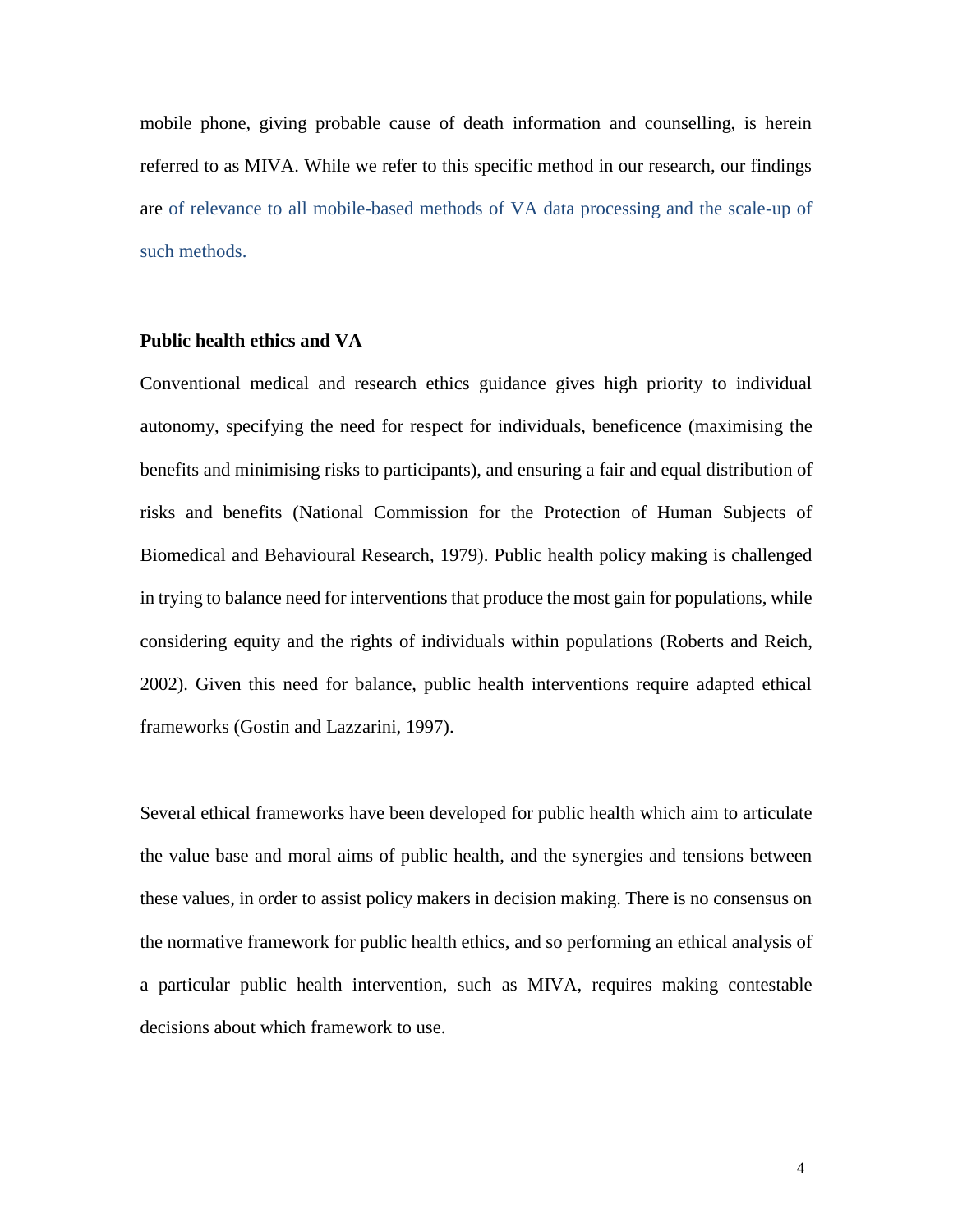We elected to use Kass's popular and influential framework (Kass, 2001). Kass proposes a public health ethics framework which intends to help public health professionals to recognise moral issues that arise from an intervention and think about ways to deal with them. She suggests that public health practitioners should work through the answers to six questions in order to analyse the ethical implications of proposed interventions or activities: 1. What are the public health goals of the proposed intervention? 2. How effective is the intervention in achieving its stated goals? 3. What are the known or potential burdens of the intervention? 4. Can burdens be minimised, and alternative approaches be used? 5. Is the intervention fairly implemented? 6. How can the benefits and burdens of an intervention be fairly balanced? Kass proposes that in responding to these questions, practitioners are more likely to implement evidence-based interventions with an explicit awareness of the relationship between the intervention and an ultimate reduction in morbidity and mortality, and also have adequate consideration of burdens, harms and risks, and knowledge of who is likely to experience these. It is important to ensure that reasonable steps have been taken to reduce risks, and ensure that benefits outweigh burdens. Kass' framework also recommends early and on-going engagement of affected communities to help practitioners answer these questions and investigate locally appropriate standards of burdens, harms, benefits, and fairness. We chose this framework because of its methodological clarity, its general public health focus, and because of its practical applicability as demonstrated in other studies (Omar, 2013, Pedersen et al., 2012, Kass, 2005). We use this framework to consider the ethical questions of using VA and MIVA at scale, in a population which has experience of VA. We also consider the utility of the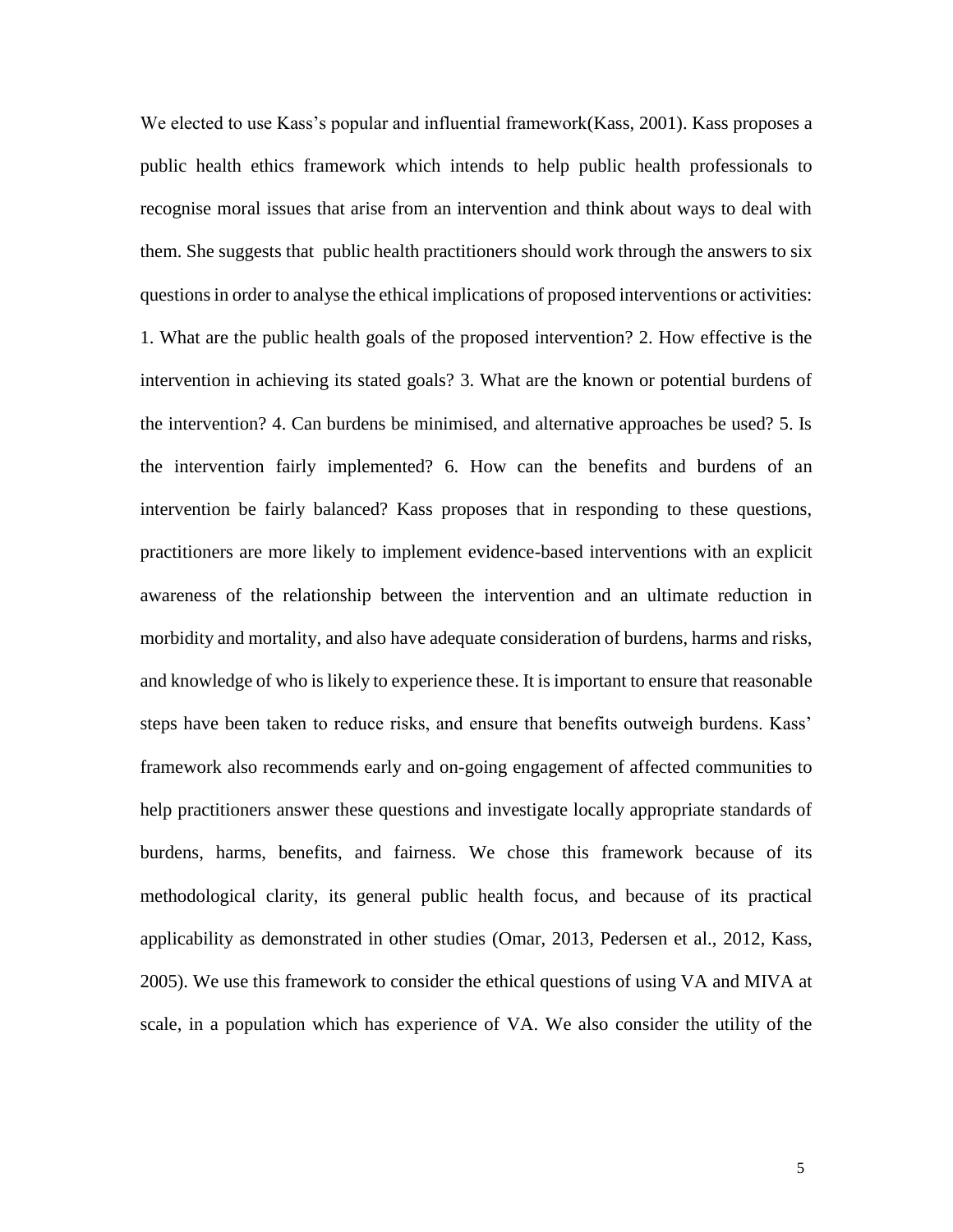framework and make recommendations for future research into the ethics of VA at scale and MIVA.

## **VA in Nepal**

Like many low-income countries, vital registration data (data about births and deaths) in Nepal is of very poor quality, and population surveys like the Nepal Demographic and Health Surveys are used to calculate the numbers of births and deaths. Paper forms and physician review have been used to ascertain cause of death in these studies and in research and programme evaluation contexts (USAID 2014). There is interest in improving vital registration systems, and the WHO is working with the Government of Nepal on a pilot of improved vital registration in 15 districts using VA. Progress has been slow, however, not least because of an earthquake in 2015 and political change over recent years. Surveys have used community key informants to locate deaths, and interviewers were either incentivised health workers, or trained field researchers. In 2017, Nepal held its first election in over 10 years, when a new constitution enabled the population to vote for representatives to seven provincial assemblies. The constitution has given some legislative, executive and judiciary roles to these bodies, and while there are fears about lack of local capacity and accountability, there is cautious optimism about the possibilities for increased local engagement in governance. The increased potential to provide health services on the basis of local level data may also motivate and provide the opportunity for local bodies to implement and improve vital registration systems.

6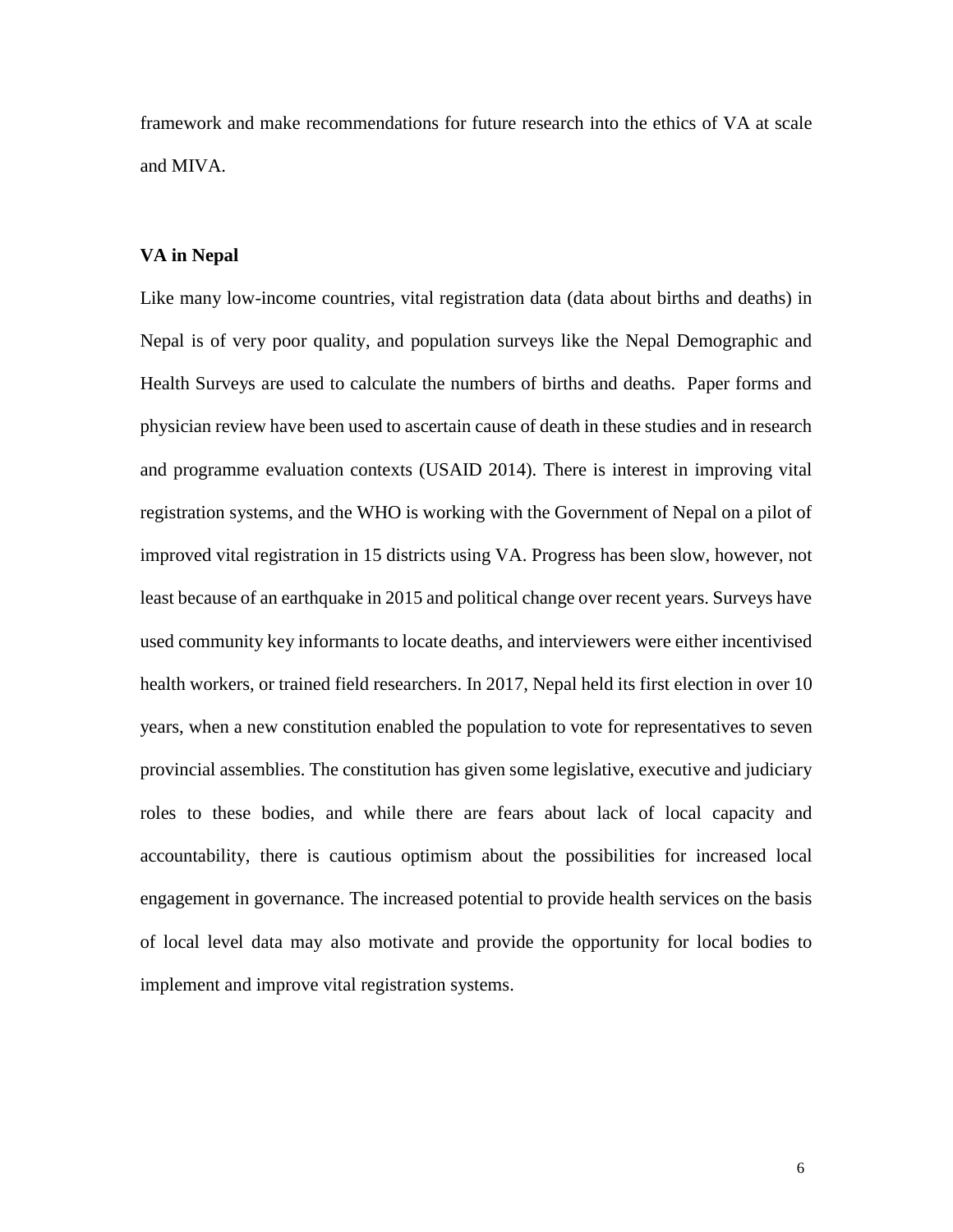MIRA, a Nepalese non-governmental research organisation and the University College London (UCL) Institute for Global Health have conducted collaborative research in Makwanpur over a 15 year period researching the effect of community based interventions on maternal and newborn health (Manandhar et al., 2004, Morrison et al., 2011). VA was integral to this research, and data has been collected on neonatal deaths, infant deaths, child deaths, and deaths of married women between the age of 15 to 49 - including maternal and non-maternal deaths through large-scale surveillance systems (Osrin et al., 2003). At the time of this study, paper forms for data collection had only ever been used with standardised WHO VA tools. We collaborated with the UCL Department of Philosophy to explore the ethical implications of using VA at scale in rural Nepal, and the acceptability and utility of MIVA.

# **Methods**

#### **Setting**

Nepal lies between India and Tibet, and is a poor country with the lowest Human Development Index score in the region, apart from Afghanistan. Caste, ethnic and rural/urban inequalities are pervasive. Advantaged, high caste Brahmins have a relative poverty rate of 10.3% compared to a poverty rate of 43.6% in disadvantaged hill *dalit* untouchable castes, and 32.8% for disadvantaged plains *dalit* untouchable castes (UNDP and Government of Nepal, 2014).

Our study was conducted in rural areas of Makwanpur District in the central hills of Nepal, south of Kathmandu. Makwanpur has a population of around 420,500, who are mainly engaged in subsistence farming. Makwanpur has a mid-range Human Development Index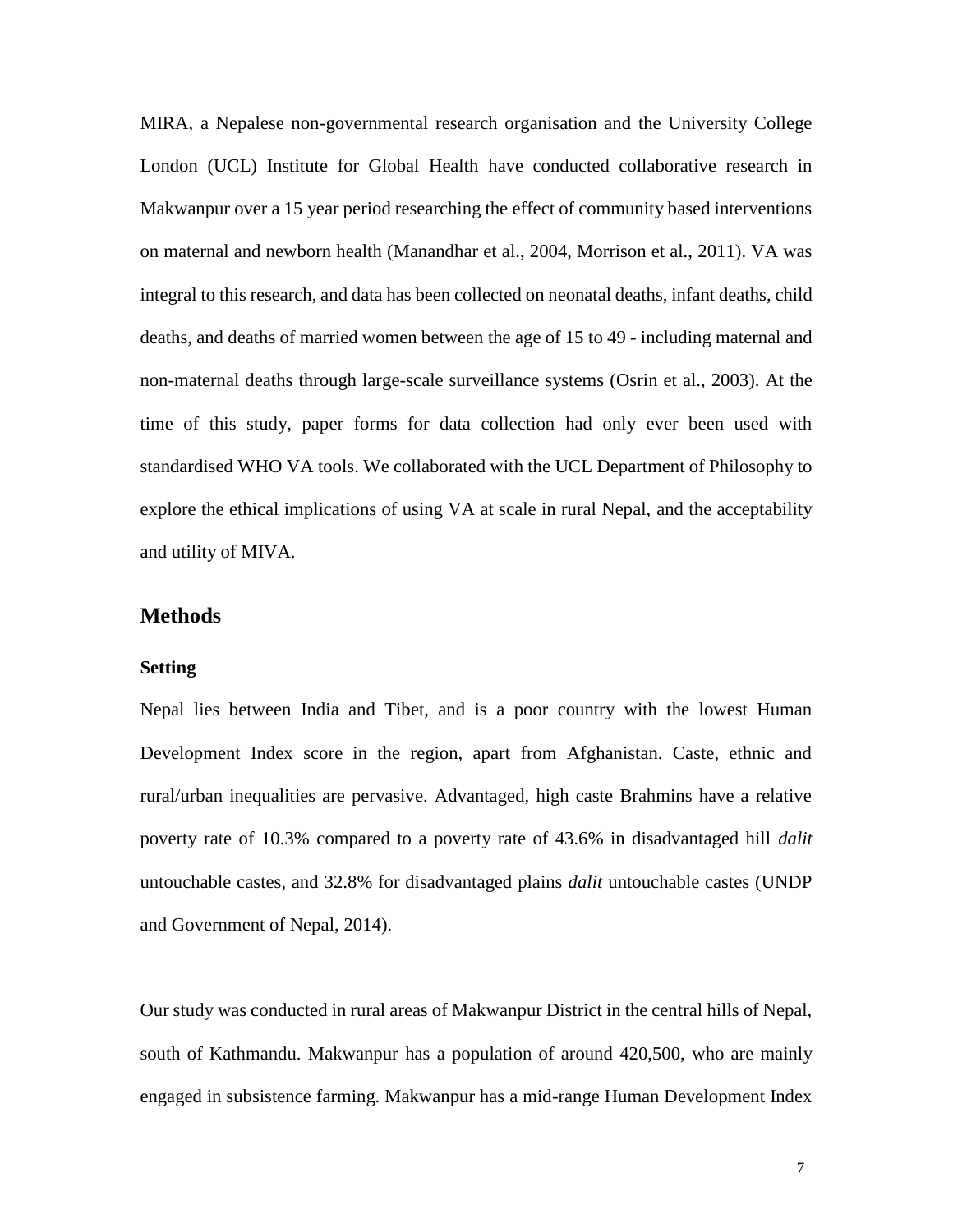of 0.479 (UNDP and Government of Nepal, 2014, Government of Nepal, 2012). Literacy is improving but there is still a gap between male (75.41%) and female literacy (60.59%) (Central Bureau of Statistics, 2012). Mobile phone coverage is good in Nepal, and the 2011 census shows that 67% (57,427) of households in Makwanpur have a mobile phone (Central Bureau of Statistics, 2012). The dominant ethnic group is the Tibeto-Burman Buddhist Tamangs, followed by the Hindu Brahmin/Chhettri ethnicity. Tamangs and Brahmin/Chhetris traditionally cremate bodies on the day of death, and hold memorial feasts in the dry season when other obligations are less pressing. For Tamangs, at the feast, a lama performs ceremonies to separate the soul from the body, cleanse it of demerit or pollution, and ensure fortunate rebirth (Holmberg, 1989). For Brahmin/Chhetris there is usually a period following the death when close family members of the deceased must maintain ritual purity (characterised by following strict bathing rituals, wearing specific clothing, refraining from eating certain foods and touching other people) to enable fortunate rebirth of the deceased (Holmberg, 1984).

### **Rationale for the qualitative approach**

A systematic review by Davies et al. found that empirical ethics methodologies tend to fall on a continuum between the dialogical and consultative (Davies et al., 2015). Consultative approaches consult with participants to obtain their views and experiences, but participants do not take part in the process of forming a normative conclusion. Dialogical approaches are based on a dialogue between stakeholders and they attempt to reach a shared understanding with researcher and participants together. Our research has elements of both approaches.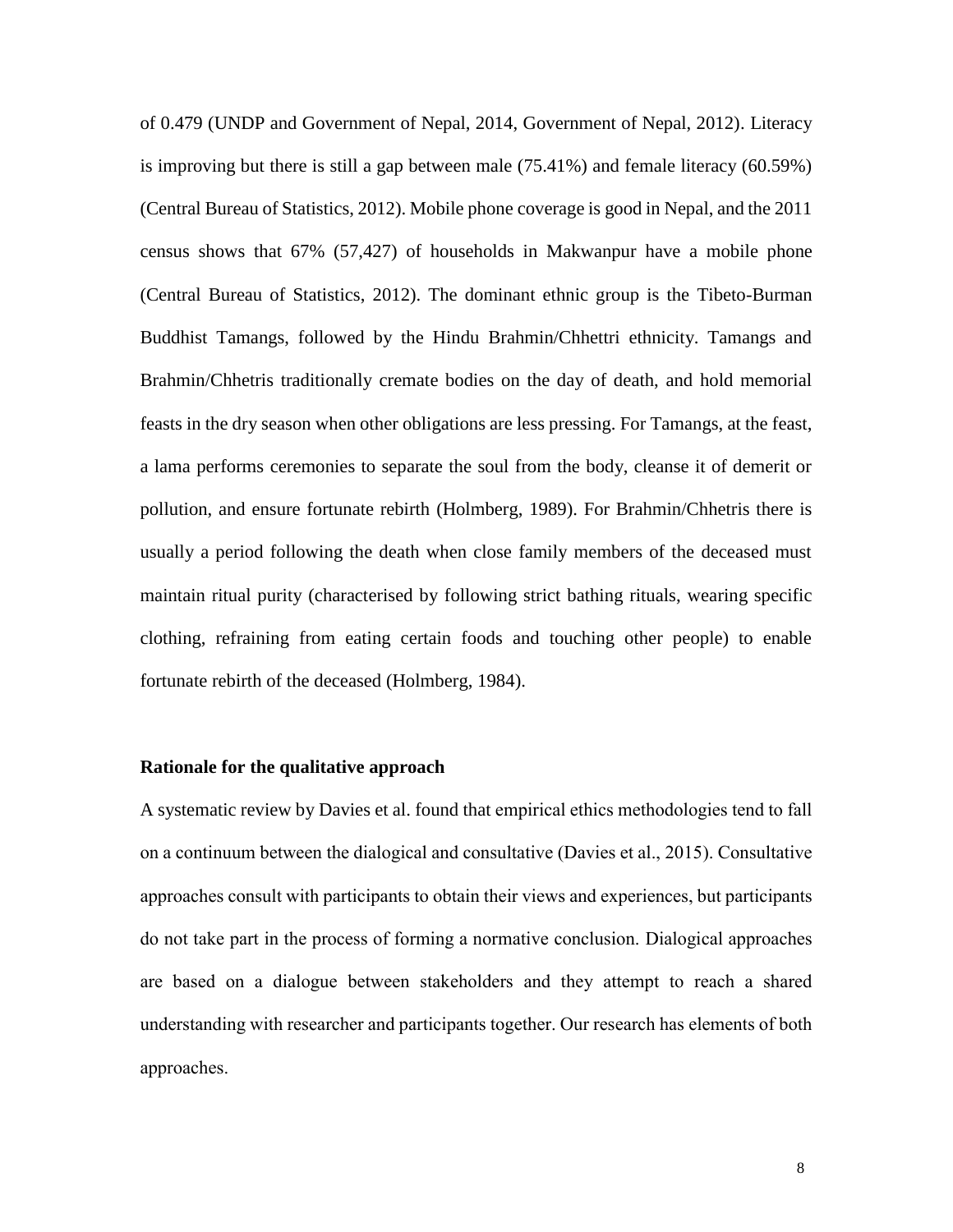## Consultative qualitative research

Kass and others (MacDonald, 2015) see consultative research as being an important part of the decision-making process about public health interventions, and qualitative methodologies allow this approach to be completed in a rigorous way. Qualitative research is committed to seeing the topic of investigation from the point of view of the actor, in their context (Bryman, 1984). It allows for an exploration of the meaning that people attribute to practices and events, a revealing of processes, and an exploration of what matters to whom (Green and Thorogood, 2005, Pope and Mays, 1995). We used this approach in developing an understanding about the burdens and benefits of MIVA and cause of death disclosure, the equity of these burdens and benefits, and to consider the level of acceptability of the burdens among different groups. The qualitative methodology allowed us to purposively sample a diverse range of participants and use open questioning to explore their perspectives (Patton, 2002). We describe the sampling, data collection, and analysis of data from VA interviewers, community members, and Nepali policy stakeholders, before describing our dialogical approach with internationally experienced researchers and academics.

## **Qualitative sampling**

### *Sampling and data collection with VA interviewers*

First, we conducted one focus group discussion (FGD) with a team of male VA interviewers who have been conducting VAs of neonatal, infant, and women of reproductive age deaths over the past ten years as part of ongoing research in the district. There were only two female interviewers in the team and they were unavailable at the time of the FGD. We explored interviewers experience of conducting VA and issues they might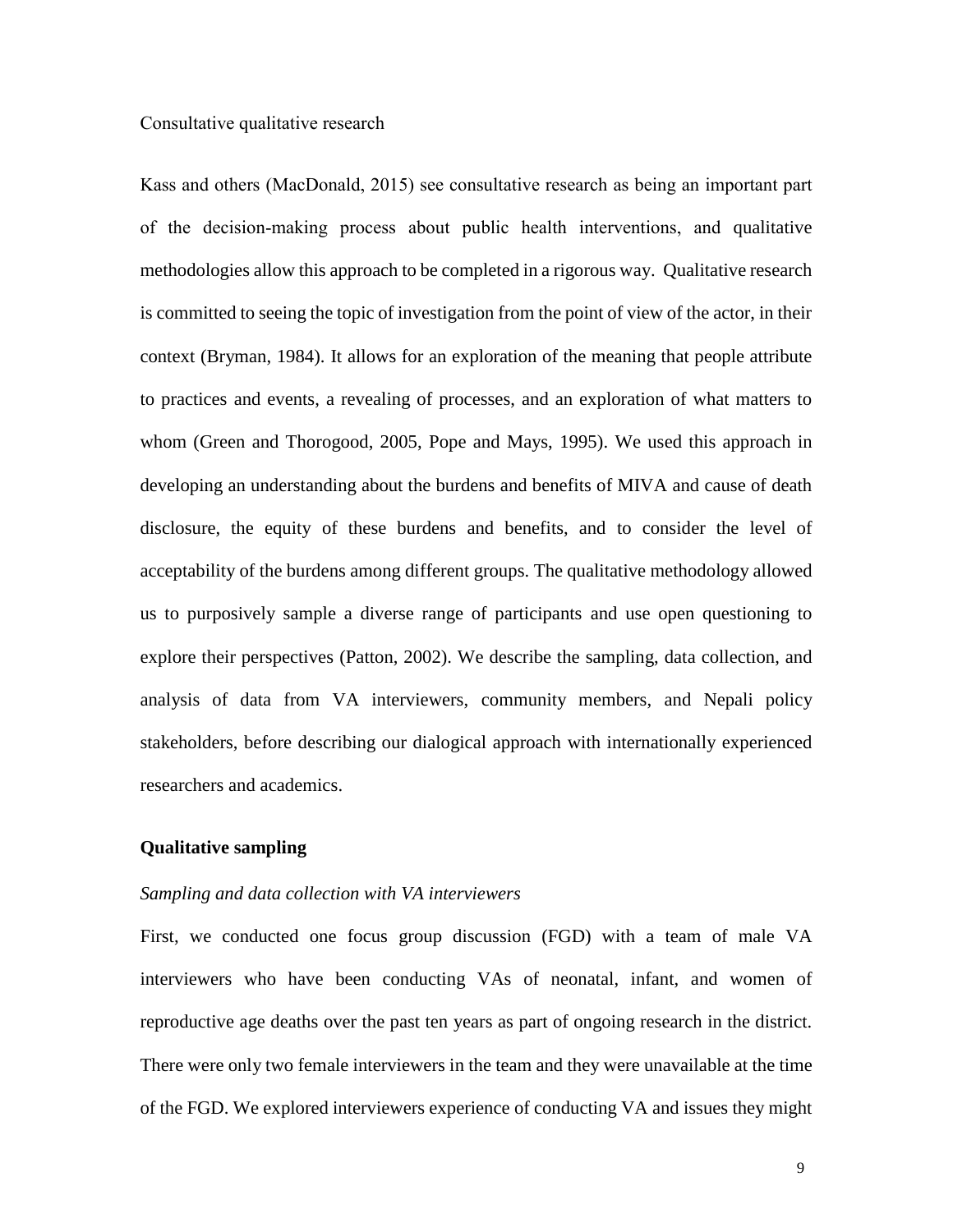face in giving cause of death information. We distributed a list of all potential causes of death, and reviewed which causes might be difficult to discuss in communities.

#### *Sampling and data collection methods with community members*

We purposively sampled community members who had experienced the death of a family member between one and five years prior to the interview or discussion. We chose this time period to enable them to recall their feelings immediately after the death. We sampled participants according to the age of their deceased family member because we wanted to explore how this affected their feelings about VA interviews. Age groups were: 50 years old and above; 15-49 years old; 5-14 years old; 1-4 years old; 2-11 months old, 0-28 days old. We sampled equally from remote and less remote areas to compare the views of populations with differential access to services and education. VA interviewers located community members and invited them to participate. Those interested were approached by researchers who discussed the study and took verbal informed consent due to high levels of illiteracy. We had planned to conduct 24 FGDs and four semi-structured interviews (SSI) but it was difficult to find participants that met our inclusion criteria who could conveniently attend an FGD. Therefore, we conducted nine group interviews (GI) (Basch, 1987), 15 SSIs and five FGDs (Table 1). GIs enabled researchers to be more sensitive to grieving participants. Only a few participants had previously participated in a VA.

## *Data collection and tools*

Data were collected by two trained female qualitative researchers who had been working in Makwanpur for ten years (MM and RS). JM has been living in Nepal for over 10 years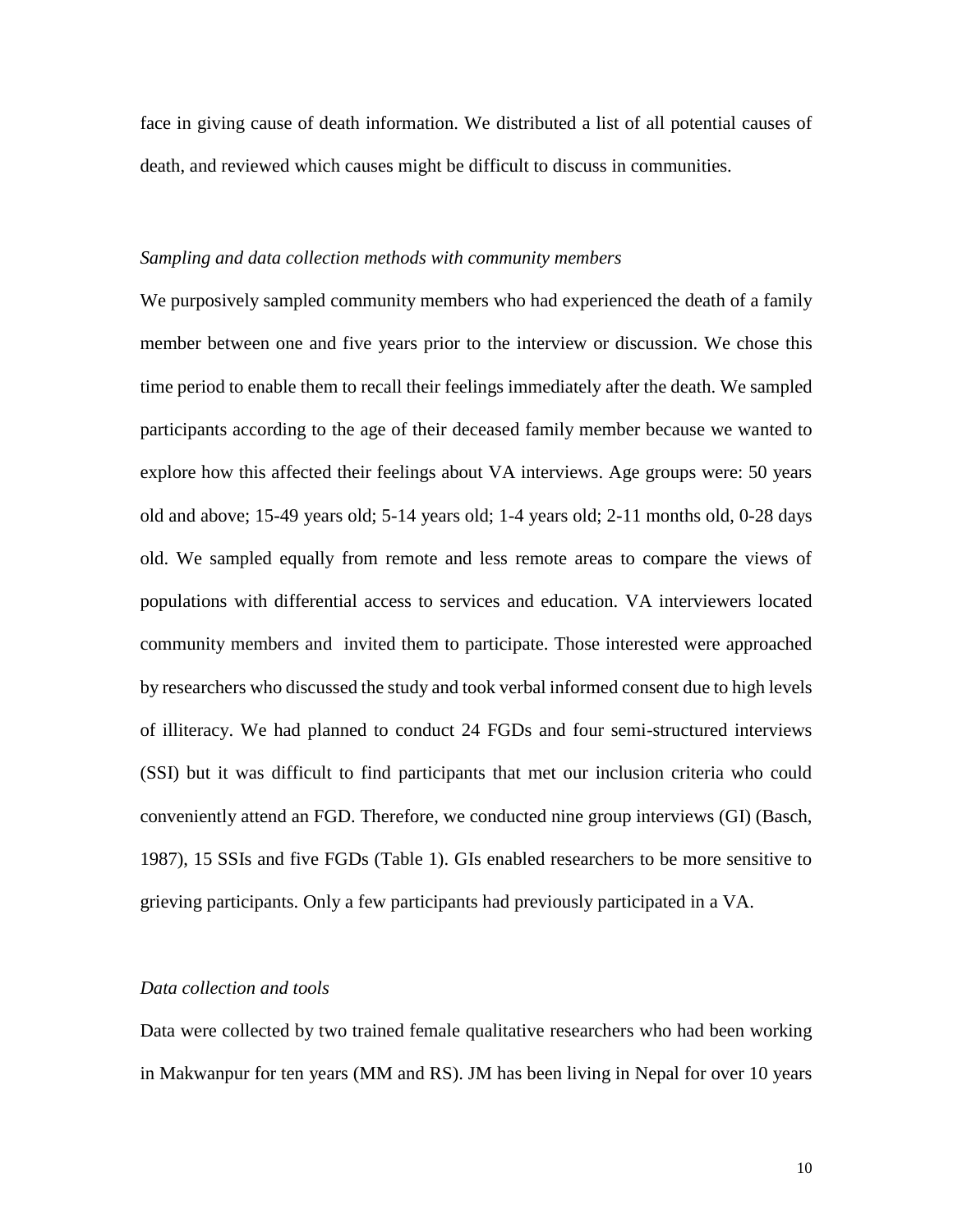working in Makwanpur with MIRA and speaks Nepalese. MM, RS and JM discussed how to interview bereaved family members in a sensitive way. Topic guides were informed by the Kass framework (Kass, 2001), and were developed iteratively over the process of data collection. JM and JW observed three FGDs and one interview. We asked participants their general feelings about VA, the timing of VA, issues of confidentiality and consent during a VA, and data collection on a mobile phone. We then discussed MIVA, using hypothetical vignettes to explore ethical issues.

## *Vignettes in data collection*

Vignettes are short stories about a hypothetical person or event used to explore sensitive topics (Gourlay et al., 2014, Hughes and Huby, 2004) and have been used in this context before (Heys et al., 2017). These vignettes were specific for each age of death experienced by participants. The first vignette discussed a situation whereby cause of death information might help the family to prevent further illness. The second vignette described a situation whereby MIVA gave a cause of death that was different from the cause given by a health professional. The third vignette presented a suspicious or potentially shameful death, which had been identified as such by VA interviewers. These vignettes were developed in consultation with two physicians and senior researchers at the UCL Institute for Global Health.

Data were collected in a private place convenient to participants, usually their home, with some interruptions from family members and friends. When these interruptions occurred, we paused data collection and resumed when privacy was achieved again. Researchers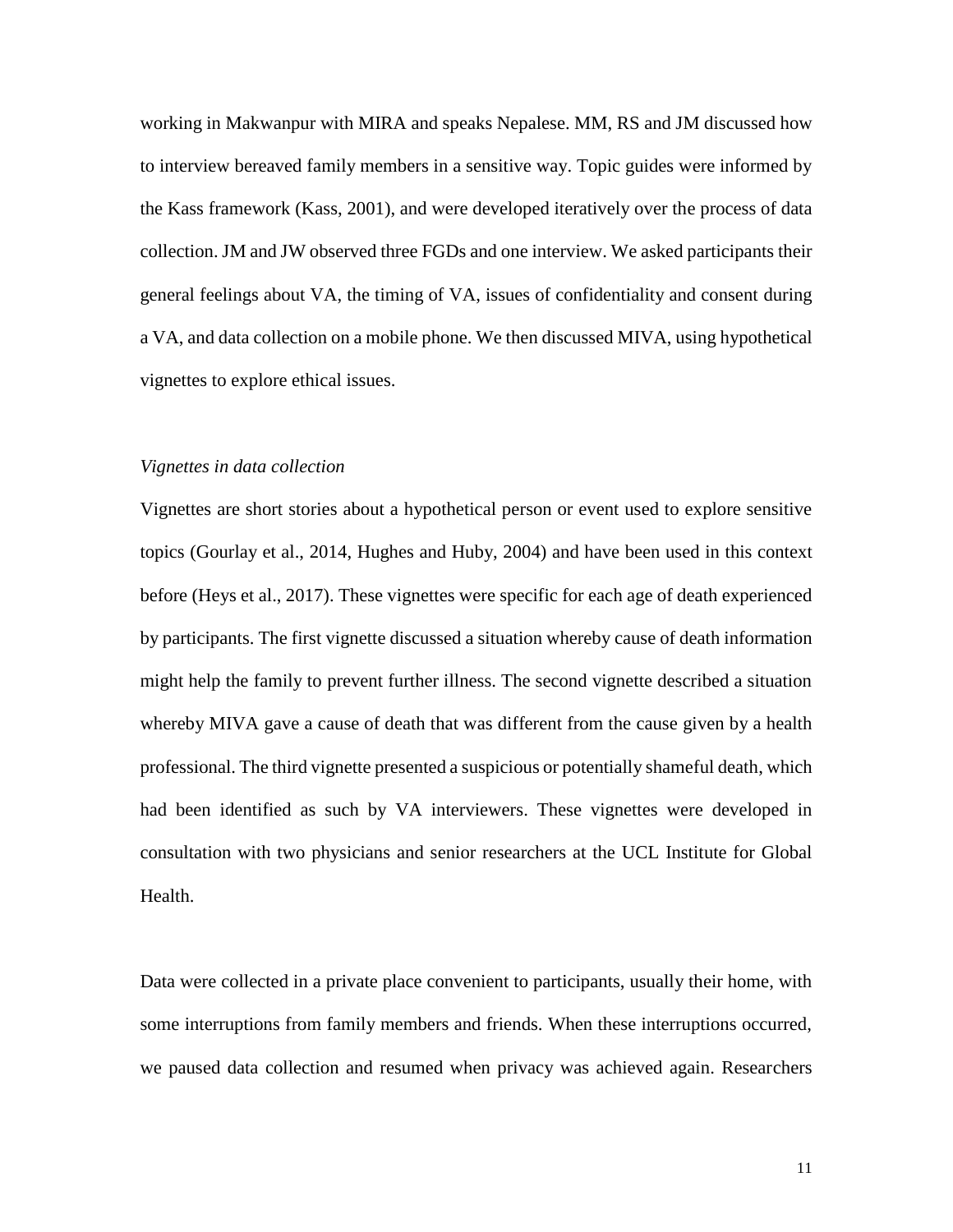conducted data collection together, with one making field notes, and the other conducting the discussion. Group discussions were usually with persons from several different ethnic groups, although 16 of the interactions contained at least one person of Tamang ethnicity and nine contained persons of Brahmin/Chhetri ethnicity.

#### *Sampling and data collection with policy stakeholders in Nepal*

We purposively sampled participants who had been involved in discussions about verbal autopsy at a policy level in Nepal, or had experience considering ethical issues in health (herein referred to as policy stakeholders). Participants were suggested by study advisors and invited to participate by a trained qualitative Nepali researcher who was working for MIRA (MB). She conducted semi-structured interviews with four participants using a topic guide to explore the policy and systems implications of doing VA and MIVA at scale. We interviewed one Ministry of Health employee, one consultant who has worked extensively with the Ministry of Health, an employee of an International Non-Governmental Organisation, and an ethical review board member. We obtained written informed consent from these stakeholders.

#### **Data management and analysis**

Data were collected in Nepali, digitally recorded and transcribed directly into English by MB. Samples of transcripts were checked for accuracy by a bilingual researcher. We used descriptive content analysis (Green and Thorogood, 2005) to describe participants' key issues of concern. JM read and memo-ed the English data and JW read a sample of the transcripts. JM developed and presented a description of the data and an inductive coding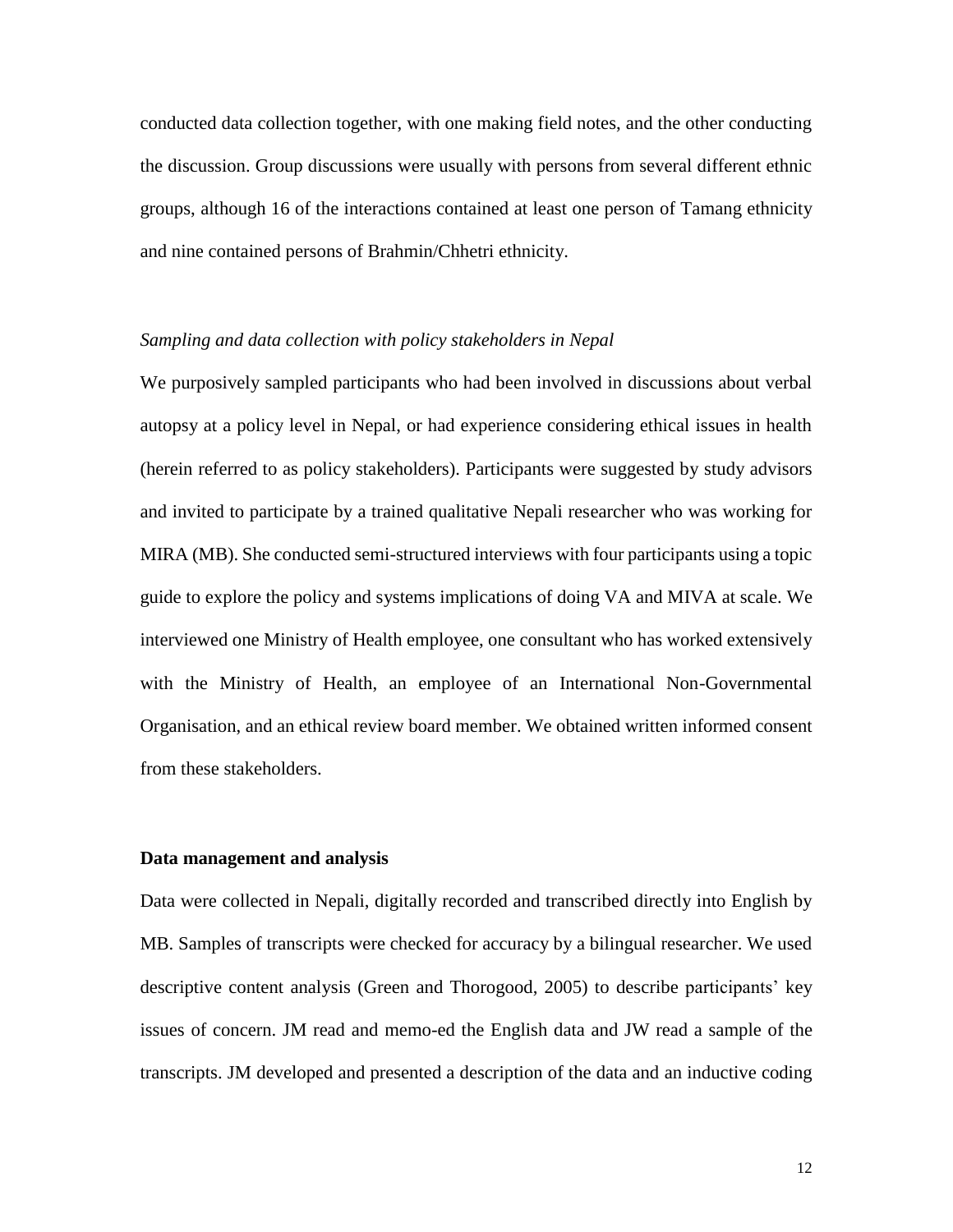scheme (Hsieh and Shannon, 2005) to MB, EF and JW. They commented on the coding scheme and discussed the preliminary findings, and then JM coded all the transcripts in Nvivo, version 10. JM explored relationships and patterns in the data (Pope et al., 2000), comparing responses from different types of respondents to explore the effect of gender, remoteness and age of the deceased. She then wrote a descriptive report, including quotes and comparative analysis.

#### Dialogical qualitative research

Dialogical approaches use dialogue between stakeholders to reach a shared understanding about the ethical considerations of interventions. The analysis, and reaching of a conclusion, is undertaken by the researcher and participants together (Davies et al., 2015). We describe our dialogical approach with a group of academics, researchers, and public health professionals with international experience to reach a shared understanding about the ethical issues of VA at scale, and MIVA.

JW, EF and JM compiled a list of academics, researchers, and public health professionals with international experience that were known to them, and invited them to participate in a roundtable discussion of findings. Eight informants from different disciplines of epidemiology, metrics, ethics and philosophy agreed to participate. They were provided with the descriptive report prior to a meeting in London. JW facilitated discussions about our findings and their implications. We then used the notes from this discussion, and the report to distil the key ethical considerations.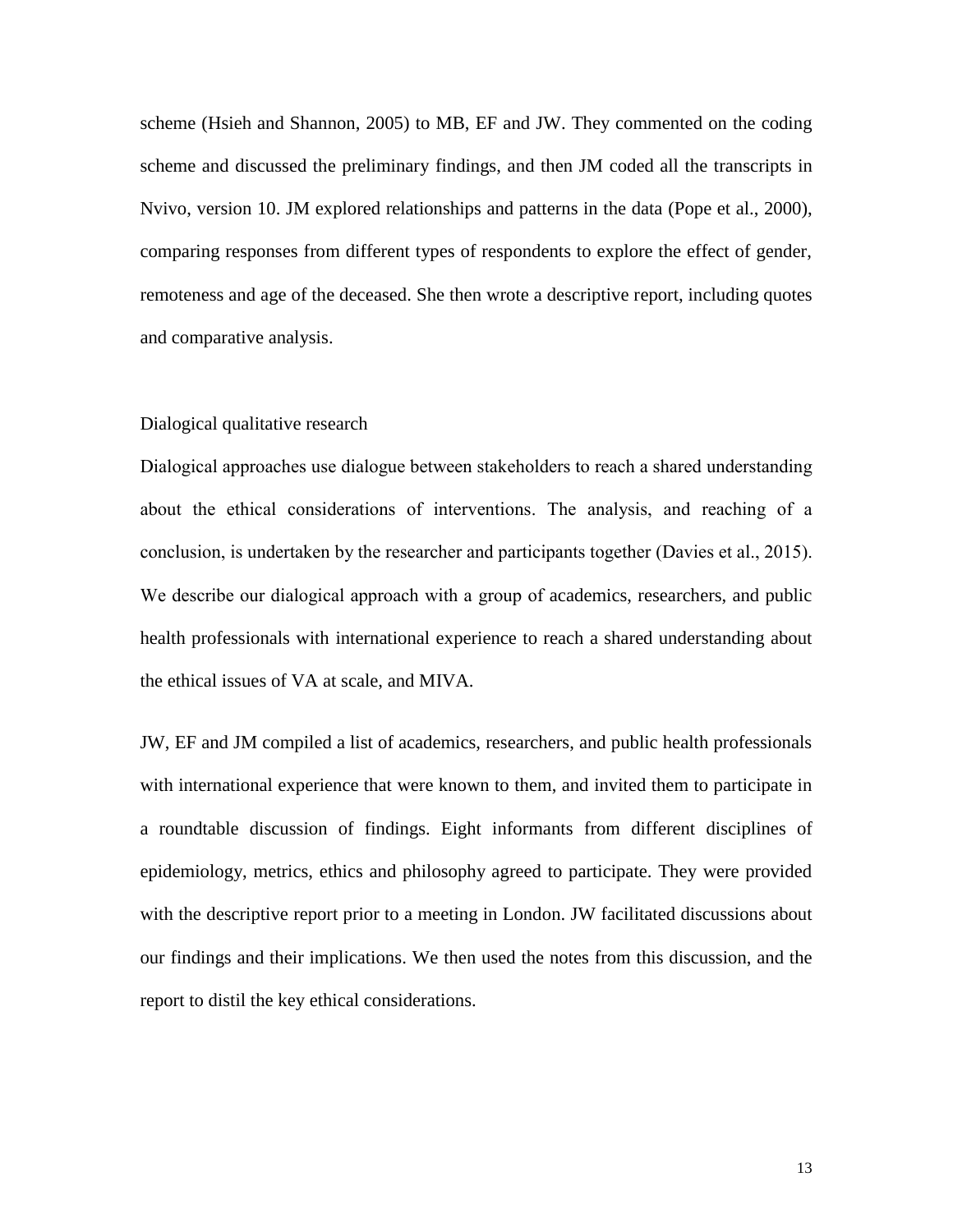The study received ethical approval from the UCL Ethics Committee (4199/001) and the Nepal Health Research Council (114/2013).

## **Results**

We use our data to answer the questions in Kass' framework, presenting emergent burdens, risks and benefits related to VA at scale and the potential to immediately disclose probable cause of death to VA respondents in rural Nepal.

### **Question 1: What are the public health goals of the proposed intervention?**

The purpose and importance of VA at scale in reducing mortality and morbidity was clear to policy stakeholders, and they used examples from maternal and newborn health to illustrate this: "Without targeting specific causes of death, specific medical facilities, and particular community situations, maternal mortality cannot be reduced. We must have cause of death data for this. Other data can't give us that information." (policy SSI) Community members understood the purpose of VA in a more proximal sense referring to the usefulness of the information in preventing others from dying of the same causes, and raising awareness of prevention and care-seeking strategies. We found that most community participants expected to receive information and advice after a VA, and VA interviewers usually gave general advice to the family, even without knowing the cause of death. Most participants felt that their family and community would benefit from VA at scale and receiving cause of death information, and they were keen for VA information to be used: "Through people like you we can learn about our child's death so that the same thing isn't repeated for the next child" (neonatal death FGD female). Most participants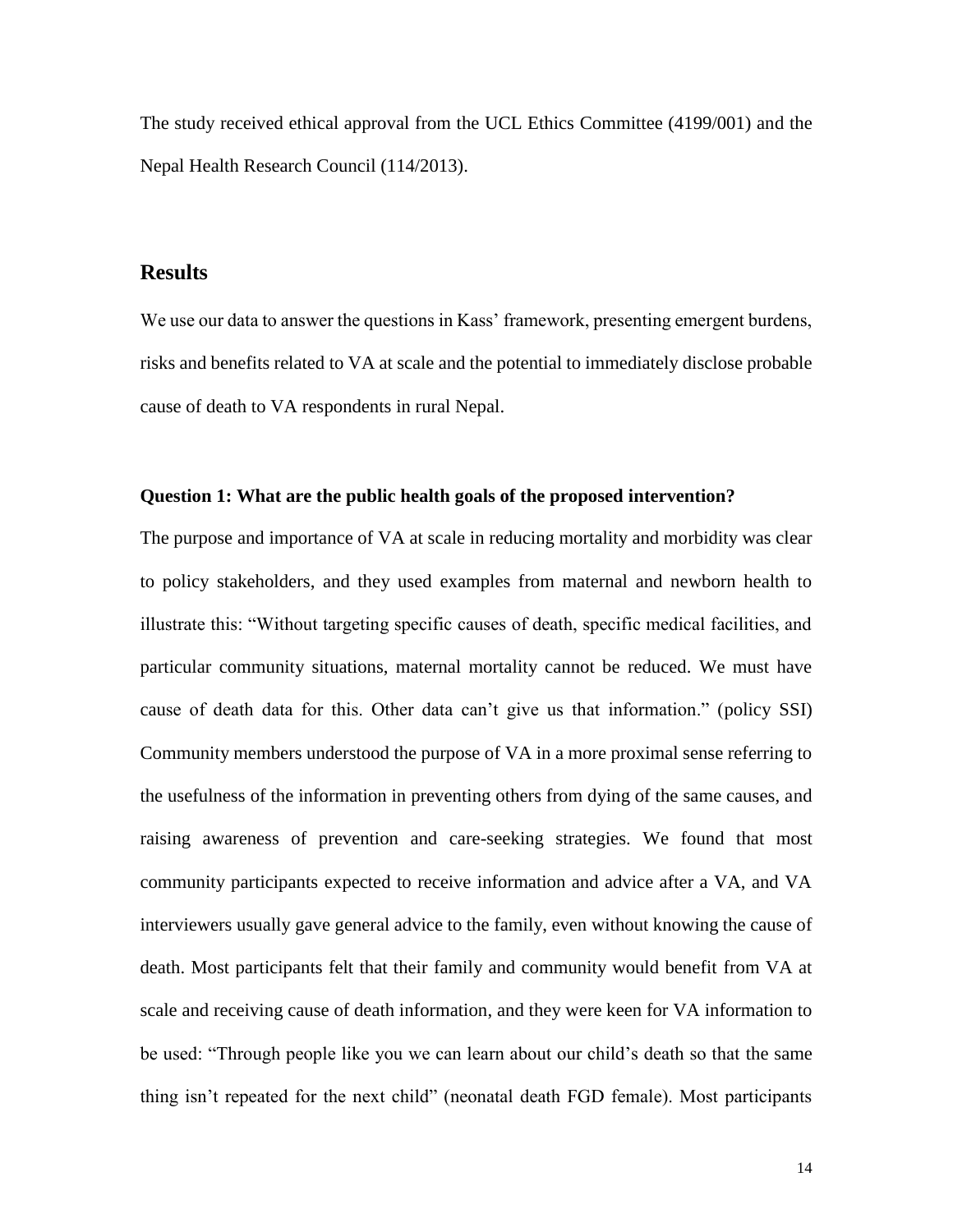discussed this benefit spontaneously and not as a result of the vignette which presented some of the benefits of knowing the cause of death. Community respondents also referred to the sense of peace that comes with knowing cause of death, particularly if the death was sudden or unclear: "We will feel relieved. We will feel good because we didn't know anything about it." (Adult 50+ years old death GI female).

#### **2. How effective is the intervention in achieving its stated goals?**

This question forces implementers and planners to consider the assumptions underlying proposed interventions, and the evidence that leads policy makers to believe that an intervention will achieve stated goals.

## *Is human resource capacity adequate and systems support sufficient?*

Although policy stakeholders felt it would be preferential to have health workers conduct VA at scale, problems with retaining skilled health workers in rural areas weakened the feasibility of this strategy. Policy stakeholders were confident that lay workers could conduct VA at scale on the basis of previous studies, but they were concerned that nonmedical VA interviewers would not have adequate training or experience to explain the cause of death, deal with follow-up questions from families and give advice after MIVA. The successful implementation of VA at scale depends on the extent that families trust interviewers, and anything that could call this into question would jeopardise the system. Both VA interviewers and policy stakeholders felt that MIVA would increase the possibility for an erosion of trust.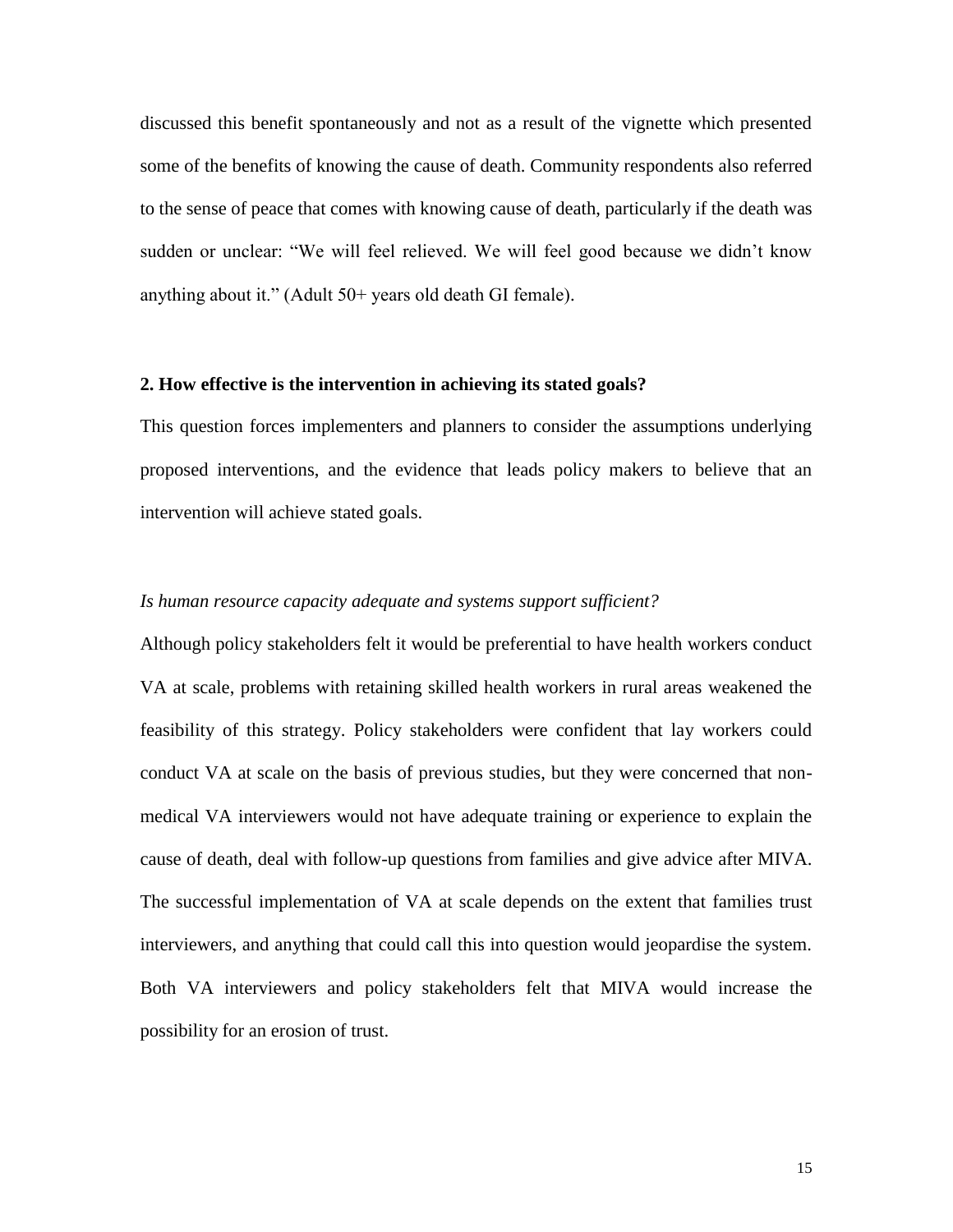Policy stakeholders also felt it was not appropriate for cause of death to be given by a lay person: "the interviewer is not entitled to declare the exact cause of death to the informant…(in the case of tuberculosis, they should) inform (the family) indirectly that it may be due to tuberculosis and it may be infectious to them, and it's better for them to go and get a check-up." (policy SSI).

## *Are the systems and budget adequate to act on data generated?*

Policy stakeholders and VA interviewers noted that government systems were not ready to manage and respond to data generated by VA at scale. "If we only receive information, without having a response mechanism, we won't be successful. We should prepare a team who knows how to respond." (policy SSI). Although maternal and neonatal death audits were cited as evidence of successful use and response to VA in an institution, they felt there was little evidence of using VA to target interventions at the community level. They also cited the importance of national political commitment and cross-sectoral co-ordination for successful utilisation of VA data: "Inter sectoral co-ordination is the most important thing, because the civil registration domain is in the Local Development Ministry, the Ministry of Health is the technical agency which looks after cause of death, and the Central Bureau of Statistics collects data on behalf of the Nepal Government" (policy SSI). Nongovernmental organisations supplement social service delivery in Nepal, and they would also need to be part of the response mechanism. Policy stakeholders also mentioned budgetary issues in responding to VA data at scale, using this as one justification of keeping data analysis at a national aggregate level: "Every individual death in the community affects the whole community but at the country level, community level and district level it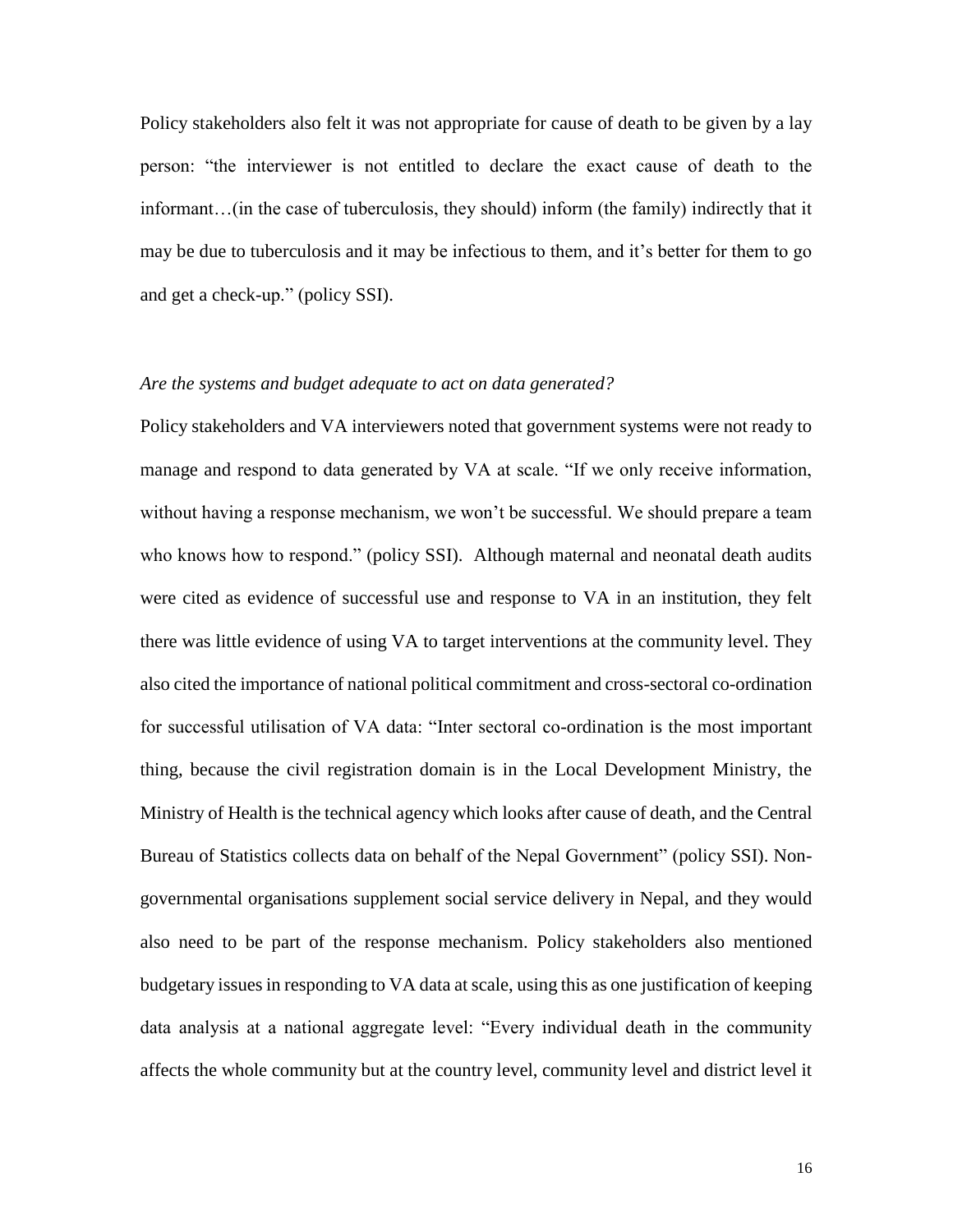is difficult to know where to prioritize. As a country with limited resources we cannot address all levels.... for that reason, national aggregate information is most important" (policy SSI).

#### *Are families able and willing to act on the basis of information from MIVA?*

Using MIVA at scale could encourage families to seek care earlier, or seek screening services, but we found that this was dependent on availability of services, trust in those services, and the financial resources to access services, as well as the extent of trust in the person who delivers the information about the need to seek care.

Many community participants told us about the financial barriers to care-seeking in rural areas. One woman told us: "(I had) enough for one day's treatment, but the next day more medicine was needed. So I told my son he needed to go and find money, and that evening, my daughter-in-law died" (Adult death SSI female). Many felt that a lack of quality health services that were within affordable reach of their homes prevented families from timely care-seeking.

Some participants felt that when information given after disclosure was not well understood, this could prevent care-seeking. Participants felt that this was more likely to happen in less educated, poorer families. Participants felt that these families were also more likely to be fatalistic or believe the death was caused by a curse: "Most poor and uneducated people believe in sorcerers" (Adult death, GI, female 80). Older persons would be less likely to trust a MIVA diagnosis which would affect care-seeking: "Those people who are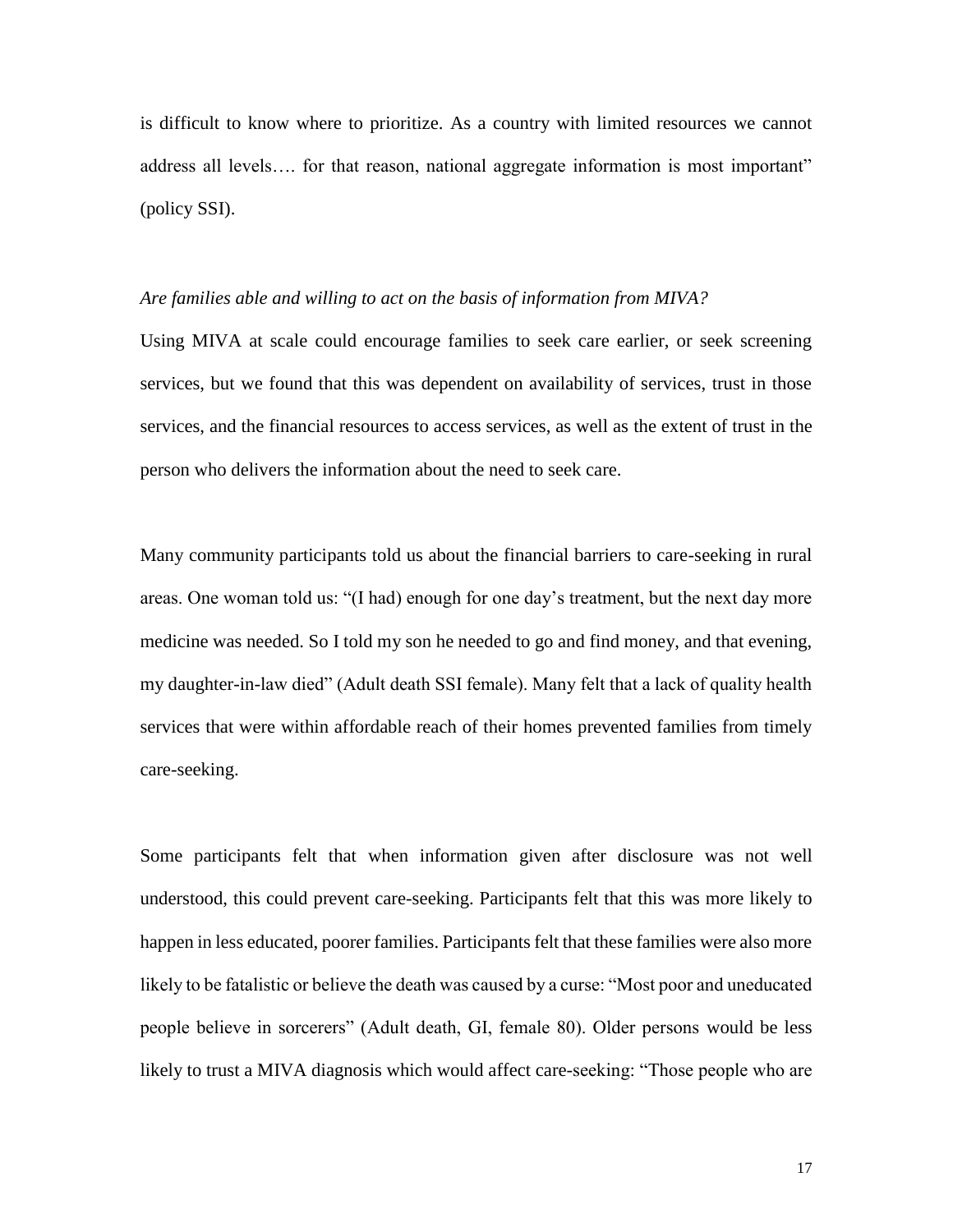over 50 years old do not believe in any scientific methods. They believe in their old system." (Adult FGD male 802).

#### **3. What are the known or potential burdens of the intervention?**

#### *Emotional burden of VA at scale*

Talking about the cause of death was upsetting to family members, but was commonplace: "When someone in our family dies, everyone from the village gathers at our house to discuss their death" (Adult death, SSI, female 806). Generally, participants felt obliged to participate in a VA interview: "I would have to console myself. We have to tell them what they asked despite feeling sad" (5-14 year old child death, GI female 700). This compulsion could be the result of prolonged surveillance activities and awareness of community consent to participate in surveillance, or a sense of duty to the deceased. Compulsion to give a VA interview is important to consider, particularly against propositions that consent procedures may protect against emotional burden.

Some participants felt that they would be more coherent after the period of mourning, when the immediate pain of the death had lessened: "after 13 days will be a good time (to do a VA) because before then we can't talk properly and can't give proper information" (Adult death, FGD, female 801). Mourning customs varied by ethnicity and religion and for some it was forbidden to talk to those outside the family until after the mourning period. If VA was implemented at scale, it would be important to establish local standards for the timing of VA.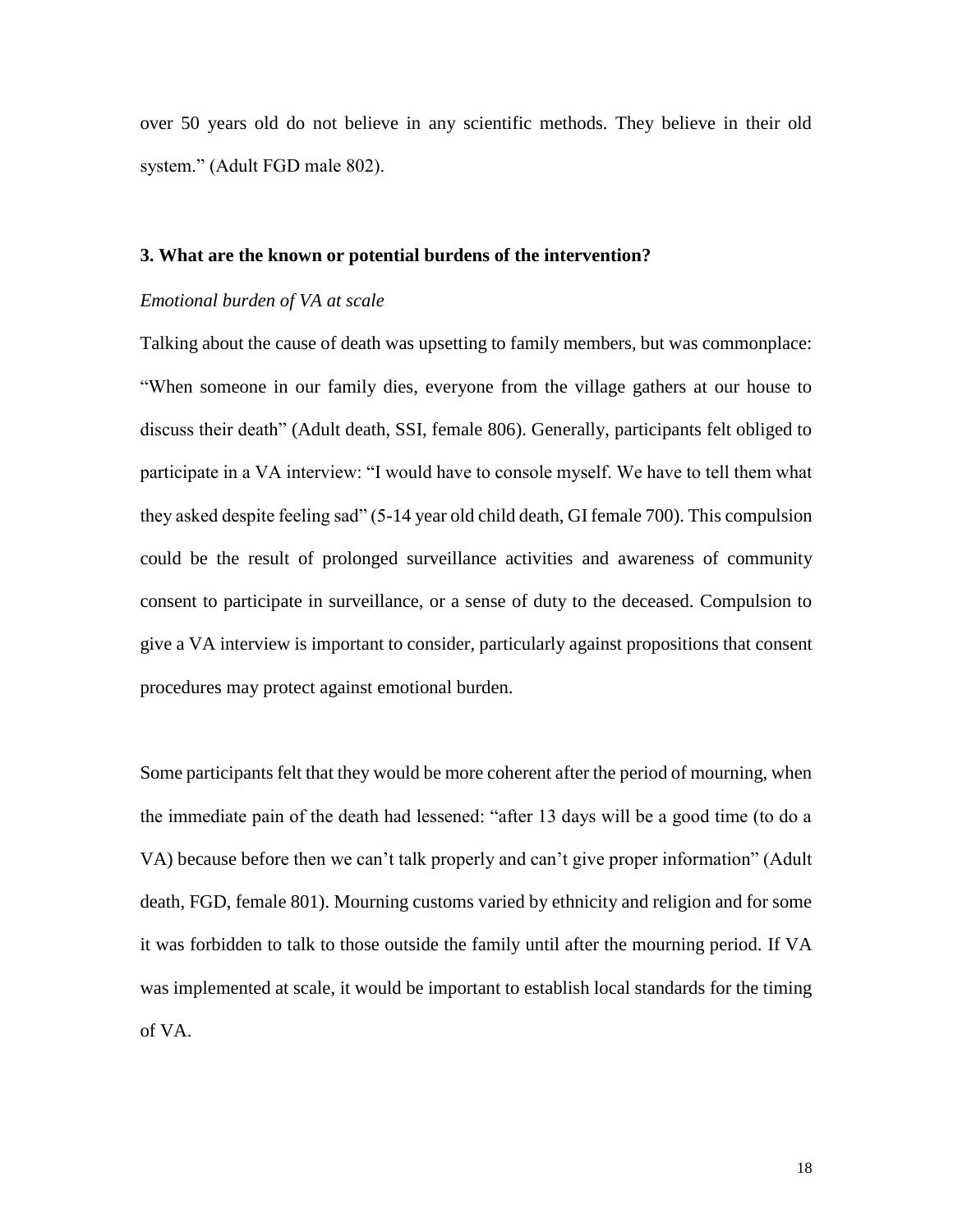Data suggest that the emotional burden of VA might be relatively low in cases where an older person or a baby died. Participants who had experience of those ages of deaths suggested completing a VA a few days after the death and VA interviewers corroborated saying that it was easier to conduct a VA after the death of a neonate or young infant, as opposed to a child or young person who the family had become attached to: "If a child is 2-3 months old then they tend to forget about them easily… when a child of 3-4 years old dies then the family will feel very sad. At that time, they will remember about the child and when we ask one thing after another, they get emotional. They can't give all the information and they will start to cry." (VA interviewers FGD). They also found it difficult to interview people who had experienced multiple deaths. A VA interviewer told us: "Once I had a scenario that a woman had experienced three babies dying. I went once and she gave me information, then after one year I went again and she gave information, and then again I went to her and she told me that she was unhappy giving information again and again. It's very difficult to interview people who have suffered many times" (VA interviewers, FGD).

## *Guilt and regret*

Many participants felt responsible for the death of their relative. They felt guilty that they had not known what to do, or they had not done everything they could, or they had not been able to find them appropriate care. VA interviewers told us that this resulted in either an insistence that the interviewer record and confirm that they had done everything they could, or a reluctance to be interviewed: "If (the death occurred because) of their mistake and carelessness then a person will hide, feel ashamed and hesitate to give us information. But if their child dies of other things then they won't hesitate, they will give every piece of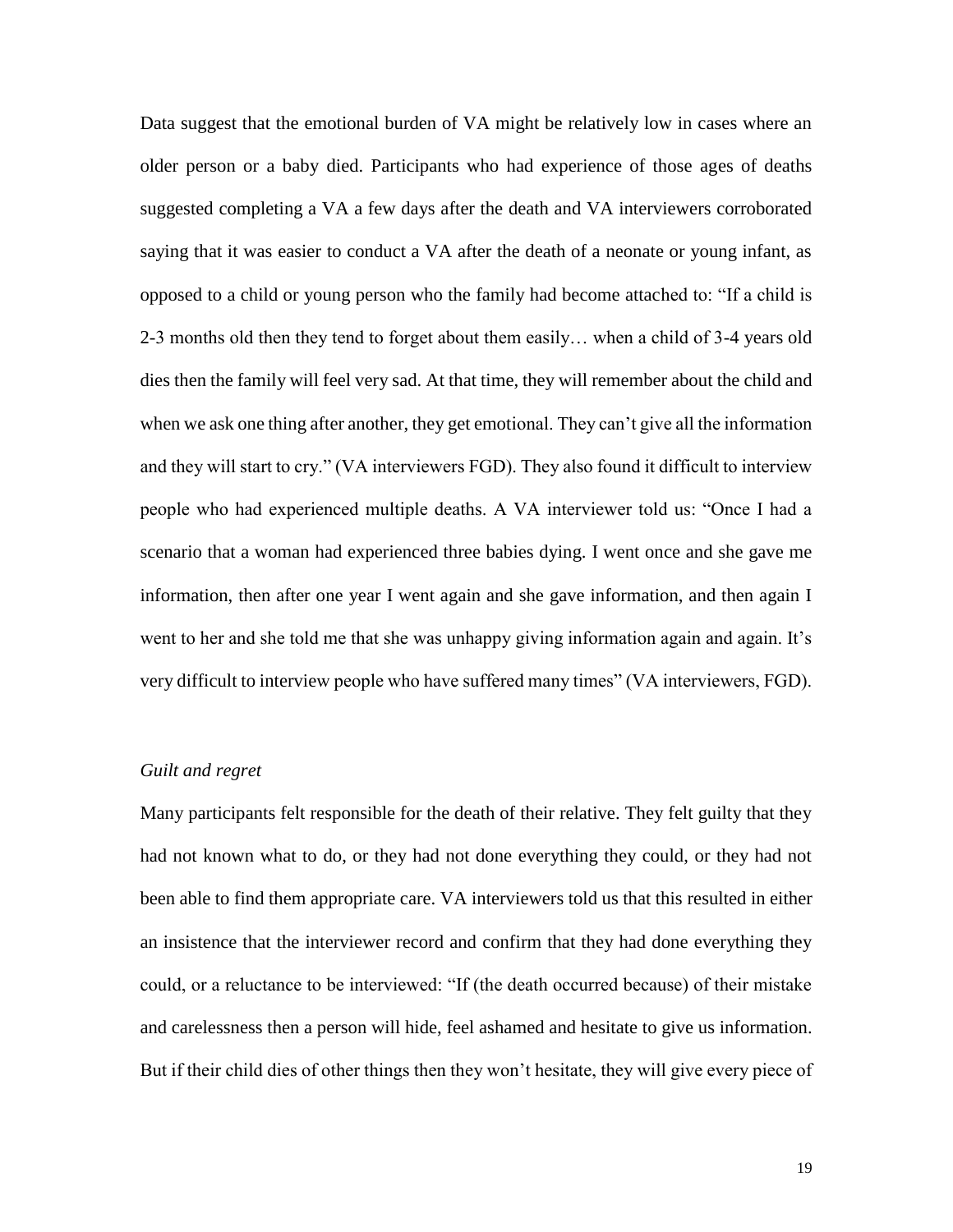information" (VA interviewers, FGD). For example: "In one place there was a baby whose umbilical cord was not tied after birth, and so it was bleeding. I had to work hard to find out the reasons why the baby died. I think they thought it was their mistake, so they were trying to hide as much information as possible." (VA interviewers, FGD).

When we discussed the implications of MIVA, all types of community participants were upset that it was not possible to complete an interview before the death, and be given information that might prevent the death: "We would feel anxious (during a VA) because if the interviewer had given us that information before he died, then we could have saved him" (1-4 year old child death GI Male). While many participants felt that information after a VA would help prevent future deaths, many also felt that being given information about cause of death was not useful because it was "too late" and they were unable to do anything with the information. One woman told us: "the cause of death given by the interviewer is useless because the person is already dead" (5-14 year old child death GI female).

## *Risk to family honour*

Families were unwilling to give information if they felt they were to blame, the death was suspicious, or it was culturally shameful. Death from leprosy, suicide, abortion or HIV/AIDS were considered shameful in this context. Over half of our participants from all sampled groups, VA interviewers and policy stakeholders felt that people would hide information to avoid punishment, or to protect the reputation and social standing of their family. Women from a group interview in a less remote area told us: "(a family) will feel that their social prestige has been lost, they will be embarrassed. Prestige is more important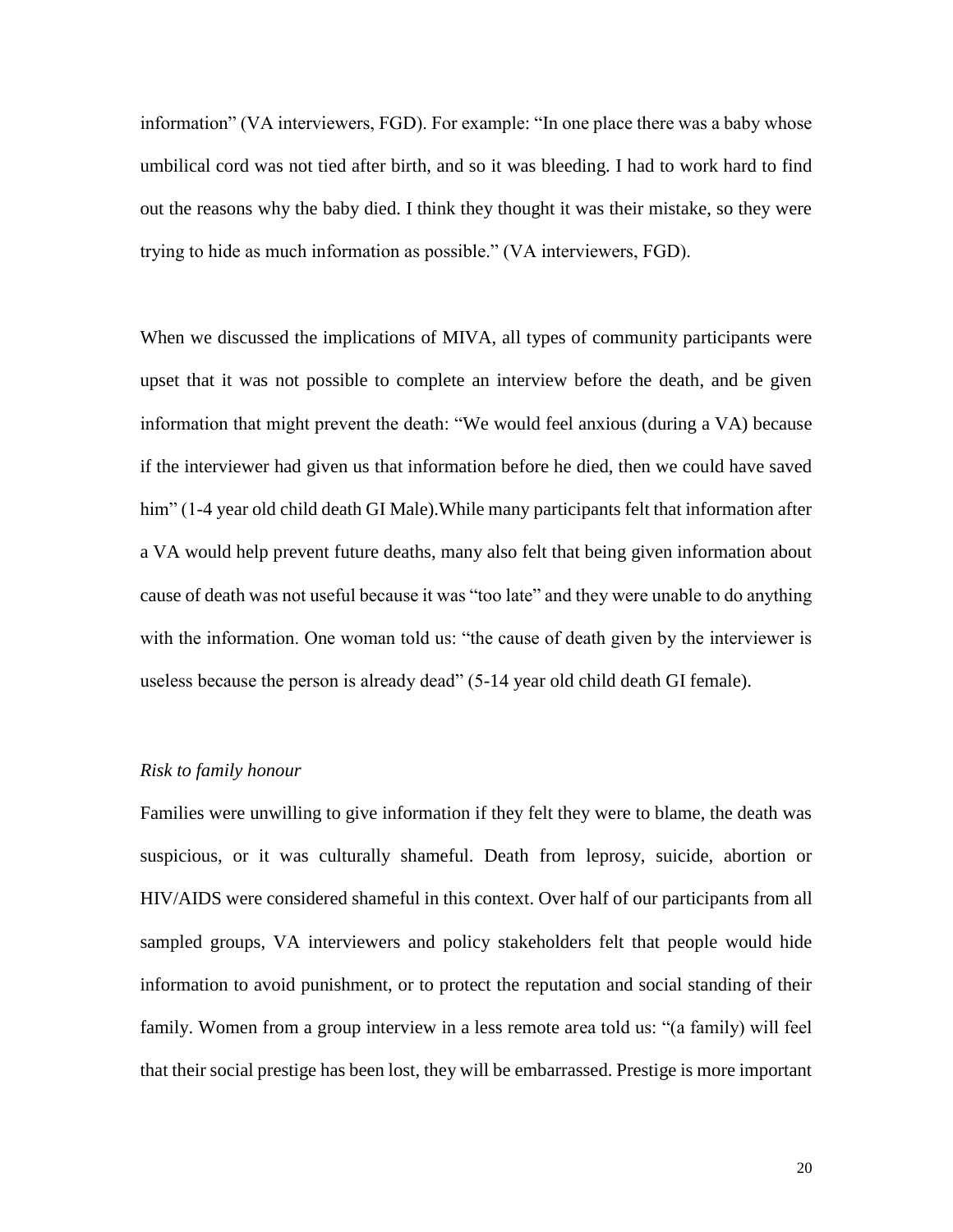than money" (5-14 year old child death, GI female 700). Also, if the respondent feared the reaction of other family members, they would be unlikely to give information. Women may suffer this risk more than men in this context because of patriarchal norms and their caring role. A woman from a remote area told us: "I don't think (a wife) would reveal the truth (if the death was suspicious)…her husband might throw her out of the house." (Neonatal death SSI female 904). Community respondents were concerned that an appropriate, trusted person be interviewed about the death, or receive cause of death information, in order to control the flow of information and maintain family honour.

This reluctance to give information to protect family honour indicates a perceived lack of confidentiality in the VA process. In practice, confidentiality can be difficult to maintain, as often, many people participate or gather around when a VA interview happens. Although interviewers had been trained to maintain confidentiality and were only meant to interview a main caregiver at the time of death, they told us that it was sometimes useful to talk to several people in building a coherent narrative of the death, or to protect a distraught relative: "(if a key informant) refuses to give information we have no other option than to take information from another person" (policy SSI). Interviewers, and all but one policy stakeholder agreed that it was acceptable to interview several people about the death, but cause of death information should only be given within a confidential context. As participants were not always confident that the information they gave or received would be confidential, the trustworthiness of the interviewer was very important in enabling the VA to take place. We found a broad acceptance of a lack of confidentiality if families were convinced that their information would be handled honestly and with good intention. An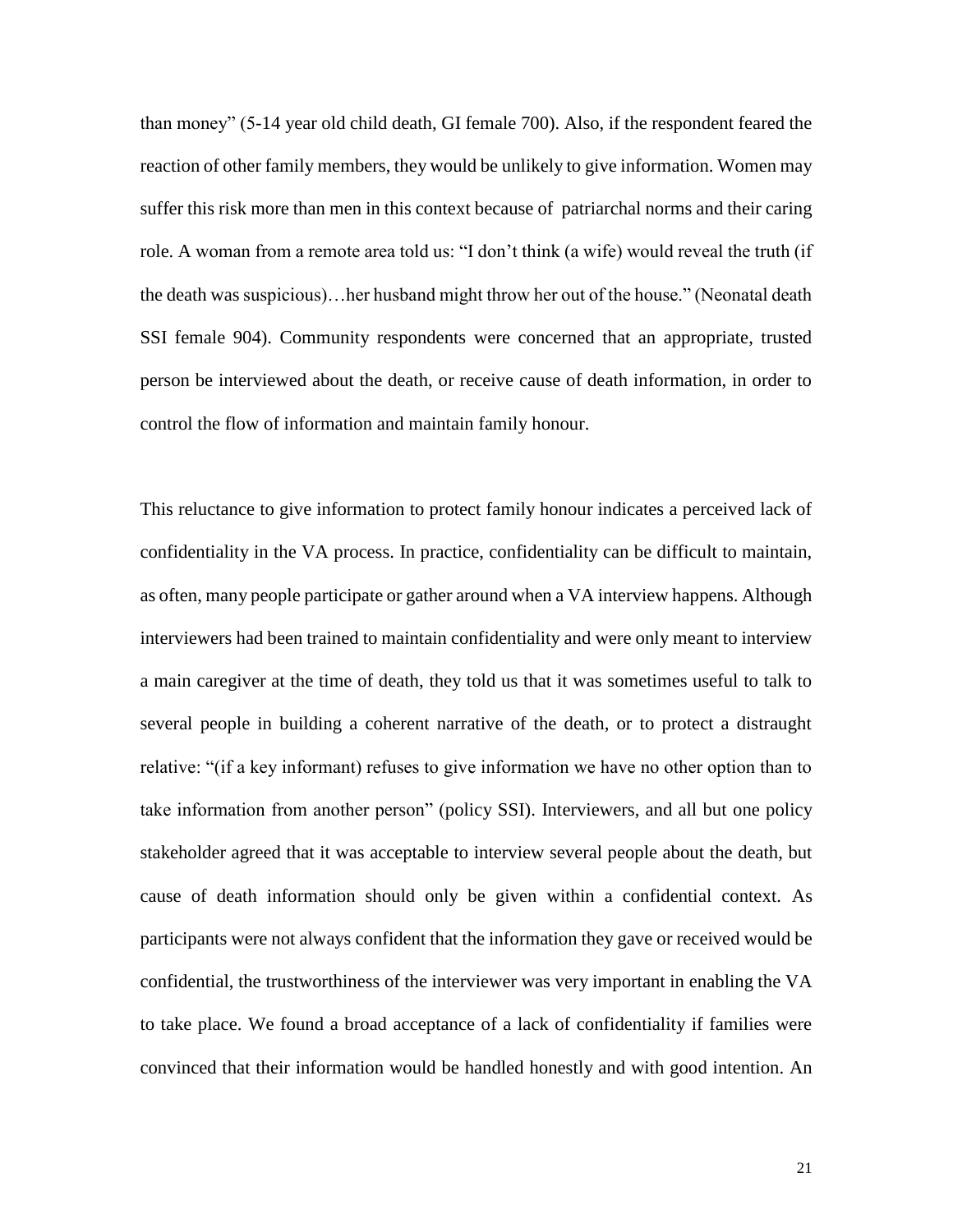important part of this was locating interviewers from within the community, and establishing trustworthiness through informal reciprocal community networks.

#### *Risk of confusion*

We discussed two particular instances where giving cause of death information could introduce confusion: MIVA could reveal multiple probable causes of death; and it could reveal a different diagnosis than a health worker had given. Generally, participants appreciated the sense of peace and clarity in learning about the cause of death through MIVA, but felt that if it introduced confusion this would be upsetting.

Community participants found it difficult to understand that MIVA could present more than one probable cause of death. Confusion with more than one cause of death was particularly an issue for those who had experienced adult deaths and deaths of older persons. They would either presume that multiple illnesses caused the death, or they would not trust MIVA: "if it tells us three reasons then we will think that this technology is fraudulent. People will stop believing in it" (Adult death FGD male 802). Although some VA interviewers felt that families would understand the concept of 'probable cause' of death this if it was clearly explained before the interview, others felt that lack of clarity would erode community trust: "if we cannot provide them with the true cause, then it would be better not to give them cause of death… if other reasons come then people will start to argue about that" (VA interviewers FGD).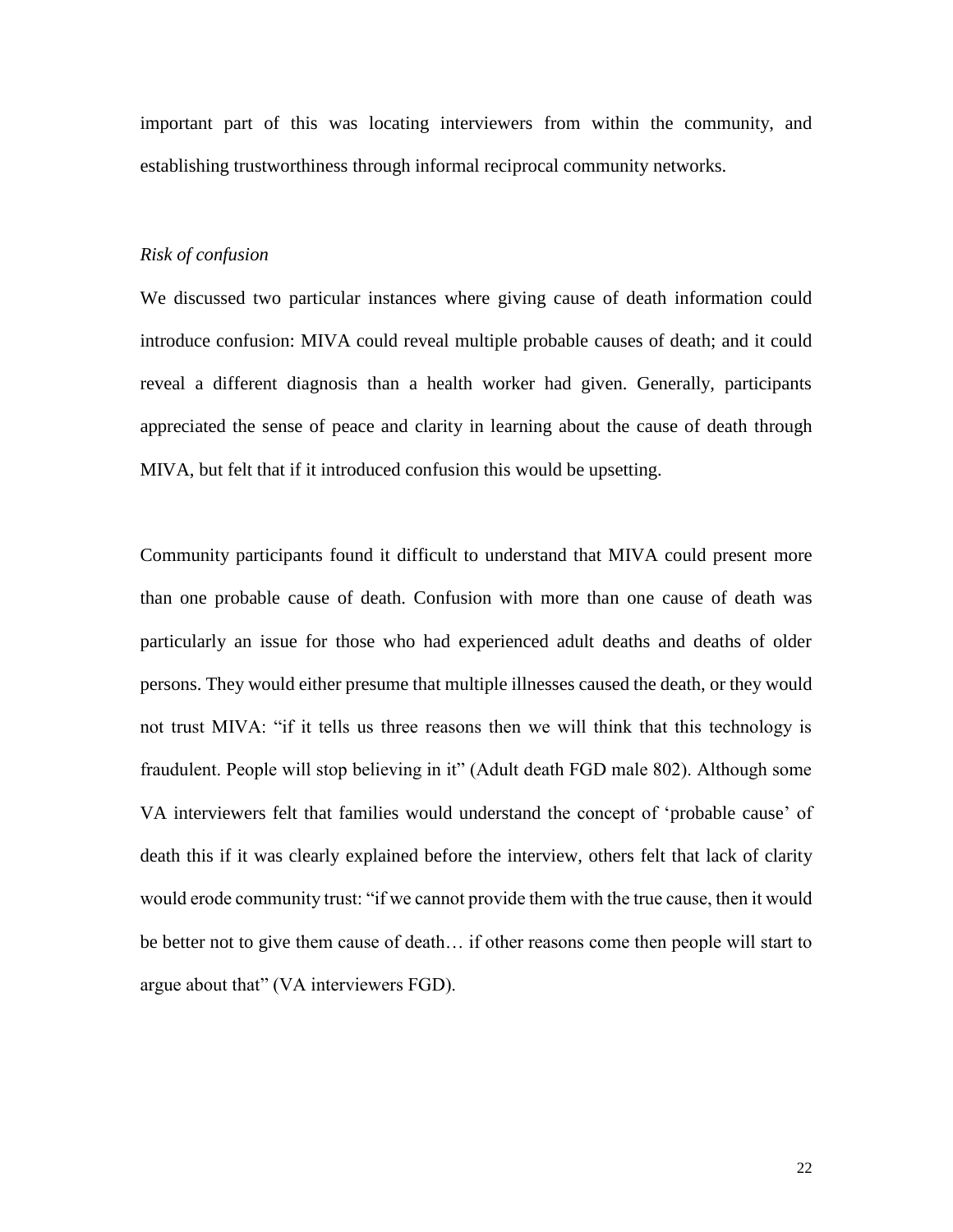Community participants said they would be confused if MIVA did not corroborate a doctor's diagnosis: "If the hospital and the technology say different things then people will be in confusion, they will feel stressed" (Adult GI male 802). In the event of a discrepancy between a doctor and MIVA diagnosis, more participants were ready to believe the MIVA diagnosis. This was either because the diagnosis was based on the information that they gave, or because generally, technology was considered more reliable: "in the generation of computers I think the doctor might have made the mistake." (Adult death FGD female 801). If a doctor had disappointed a family in the past, or if they were perceived as not being well trained, then families were more likely to believe information from MIVA: "Doctors here are not as well trained as in city areas, so they may not know the real disease and give the medicine of another disease. Sometimes people can lose their life if a mistake like this happens." (5-14 year old child SSI female 702). Except for cases of neonatal deaths, some male and female participants predicted that they would feel angry with discrepancies between the doctor and MIVA diagnosis: "I would be angry with that doctor. If they had treated her well then they would have found the disease" (1-4 year old child death SSI female 602).

Policy stakeholders were also uncomfortable with giving cause of death information that was based on probable cause, as opposed to diagnostic tests or physician review. One said: "It is a big question about how to give cause of death in the community. We need a system to trace the medical reports and only then we can tell the cause of death, but it still it might not be appropriate 100% of the time." (policy SSI).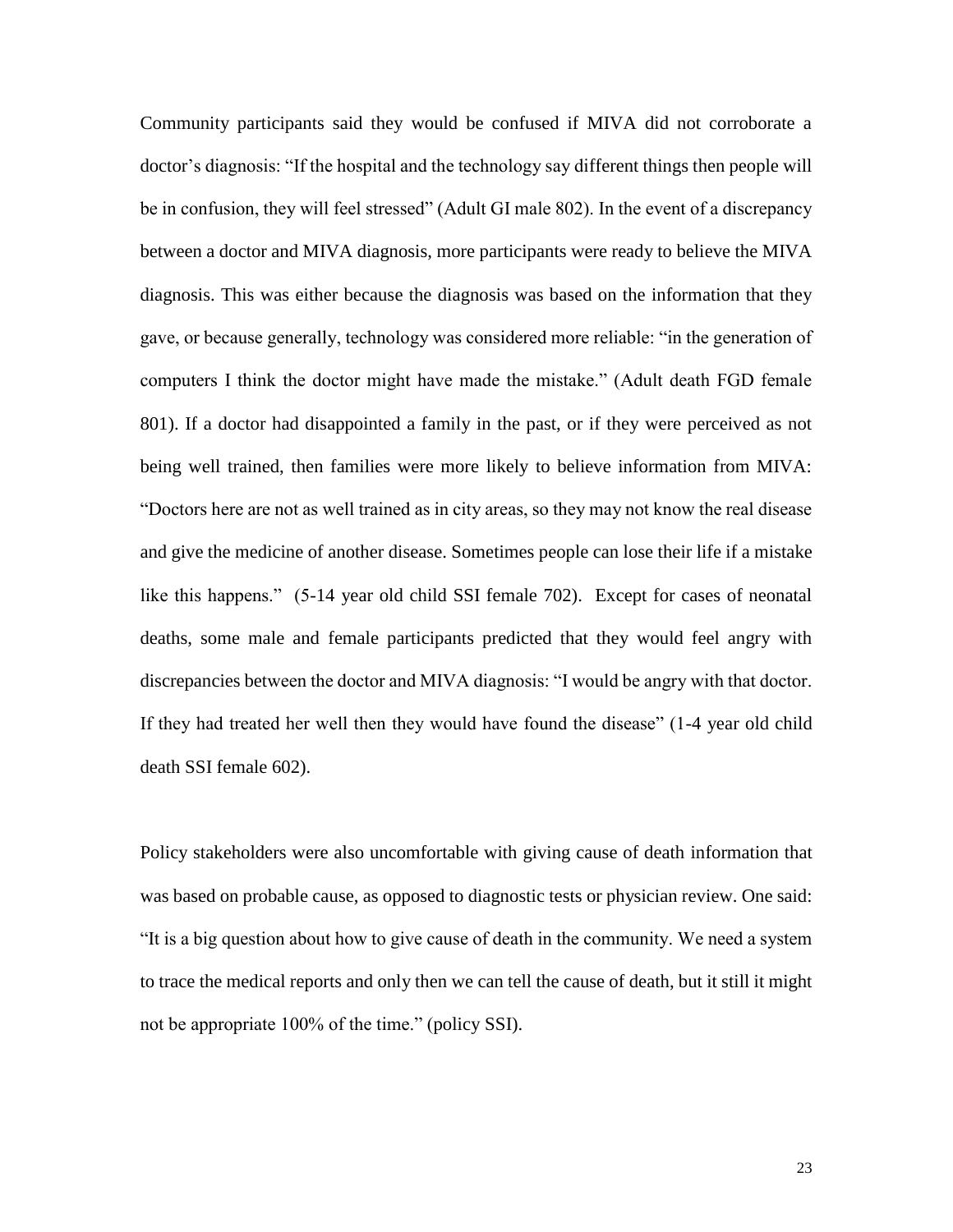### *Risks to the interviewer*

Policy stakeholders were concerned about the mental health risks to VA interviewers when considering VA at scale and MIVA: "There might be negative impact on the interviewer's mind because he has to handle numerous cases of death…I have heard many interviewers have gone into depression because they handled some sensitive cases." (policy SSI), but VA interviewers were more concerned with the risks of eroded trust. Interviewers were fearful that a lack of clarity around cause of death – for example by giving more than one potential cause of death during MIVA– could reduce community trust, making them vulnerable to criticism, humiliation, and unable to work. Building and maintaining trust was fundamental to protecting interviewers from harm.

Interviewers said they would feel most at risk when delivering cause of death information during MIVA in the case of a suspicious or culturally shameful cause of death. Interviewers would be upset, and families would not believe them, which would ruin their relationship. There was also a fear that families "might misunderstand that (interviewers) were trying to prove that family members acted carelessly" (policy SSI). VA interviewers also worried for their own safety in controversial deaths: "Immediately after we tell them the information then an explosion would happen…if someone dies of AIDS then we would not have the courage to tell the family that they died because of AIDS" (VA interviewers, FGD). A few participants confirmed that if MIVA revealed a suspicious or culturally shameful cause of death, they would find this difficult to believe: "I would not believe that because (death by poisoning) can't happen to a child." (1-11 month old child death SSI male 501). The unpredictability of the cause of death and the family response was enough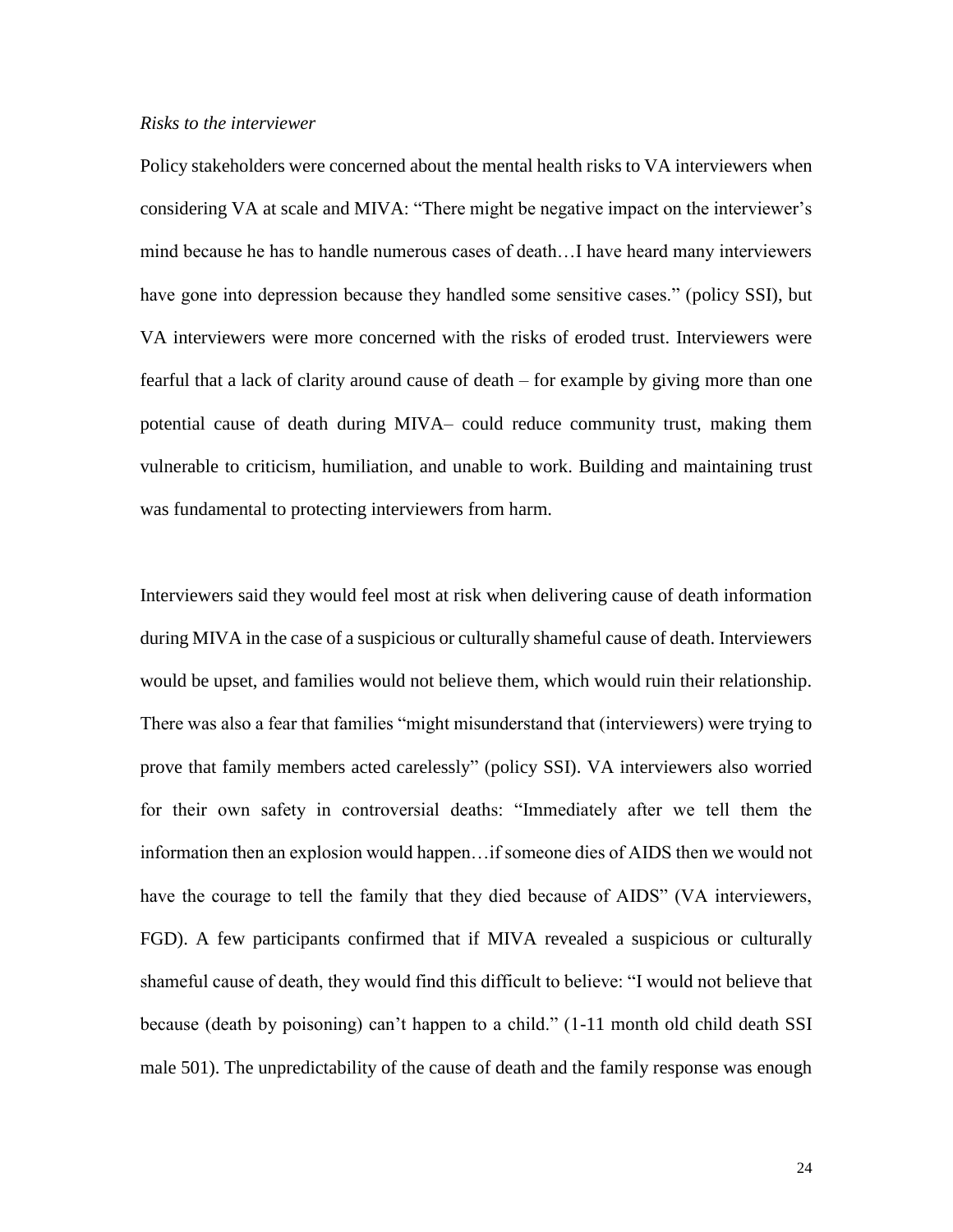to convince policy stakeholders that information should only be given at an aggregate level, and not at an individual level.

#### **4. Can burdens be minimised, and alternative approaches be used?**

#### *Appropriate recruitment and support of interviewers*

Policy stakeholders suggested minimising harm to interviewers through appropriate training and support, and all respondents felt that having sensitive, trustworthy interviewers, who were from the local area and a part of the community would lessen the risks to community members and interviewers: "A local interviewer would know the local language, the tricks to deal with locals, and have the capability to develop intimacy. Although some problems of bias may arise, we should control this, and I think comparatively, a local person is better for the job." (policy SSI). Although it was acknowledged that disclosure of shameful information could be more difficult between locals, most participants felt that this could be overcome through building rapport, establishing social integrity through community rootedness and demonstrating trustworthy behaviour. Policy stakeholders suggested utilising a local person to conduct the VA interview and a medically trained person to give information and counsel families, preventing the resultant risks of inaccurate information being provided. Systematised emphasis in training and strict protocols for VA interviewers may help to enforce and clarify the importance of confidentiality, therefore minimising risks to family honour if VA were taken to scale.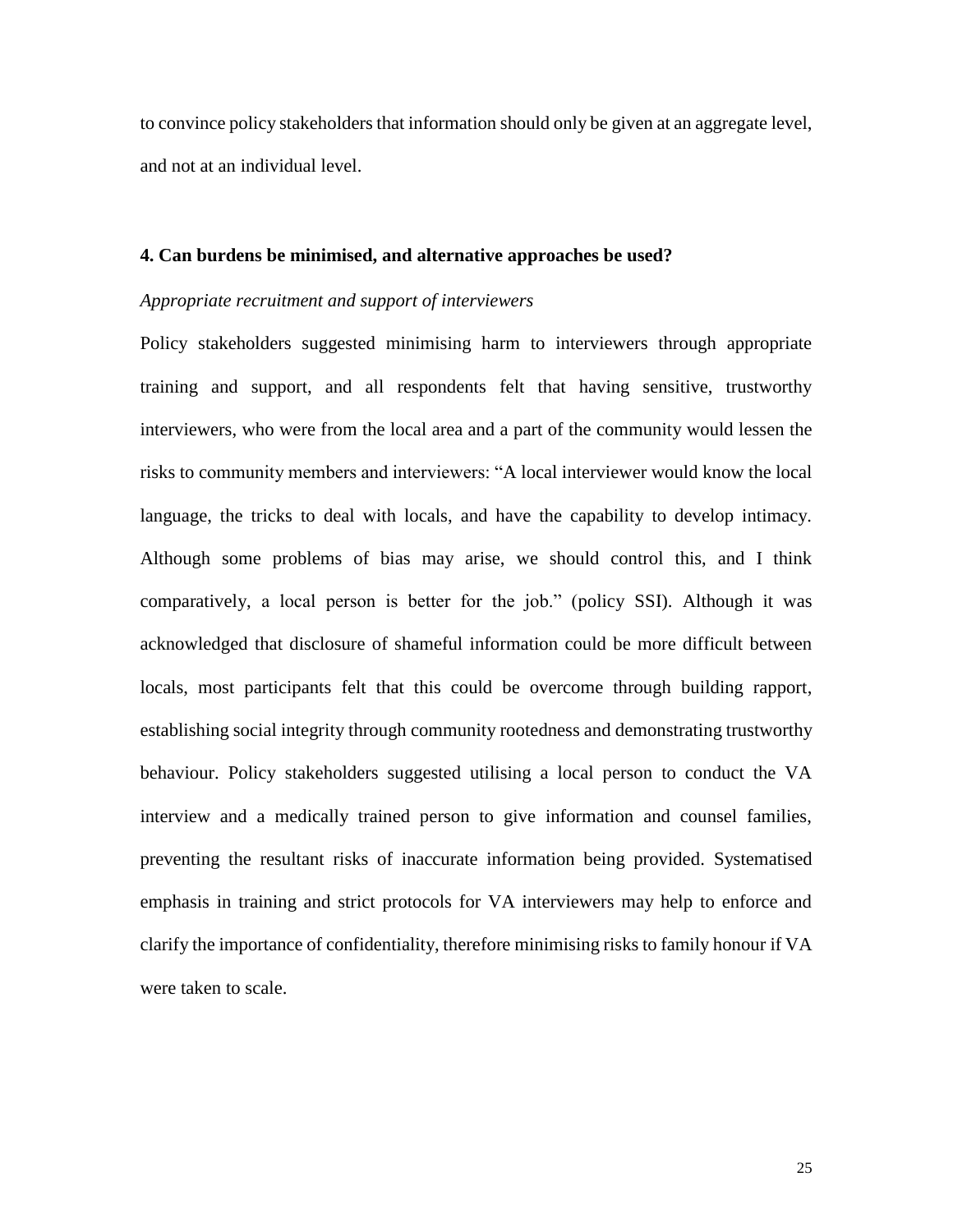## *Aggregate level data dissemination*

There was consensus among policy stakeholders that the easiest way to minimise some of the risks of MIVA, was to give information at an aggregate, not an individual level. Although they felt it was important to refer family members in the case of communicable diseases, there was concern at making one protocol for all situations, "It depends how the community people take it. It's a difficult situation and it is very unpredictable in each situation. Different situations arise in different conditions and in different communities and between different community members so it's totally unpredictable." (policy SSI). There was acknowledgement among policy stakeholders that the risks were too great to leave it to the discretion of the interviewer as to whether to reveal cause of death or not. Therefore, they preferred feedback of information at an aggregate level, targeting health promotion activities as a way of ensuring benefits to communities. "We can give feedback in the form of leaflets or posters with simple language which can be understood by everyone in the community…In this way we can provide them benefits or advantages in return for the information provided by them." (policy SSI).

#### **5. Is the intervention fairly implemented?**

Fair implementation refers to the principles of distributive and social justice and this question forces examination of whether inequalities are maintained or created through the activity. As a result of budgetary constraints, policy stakeholders felt that it was unrealistic to think that VA could be carried out at scale for all community-based deaths, and referred to this as a reason for targeting maternal and neonatal deaths in previous work. Fair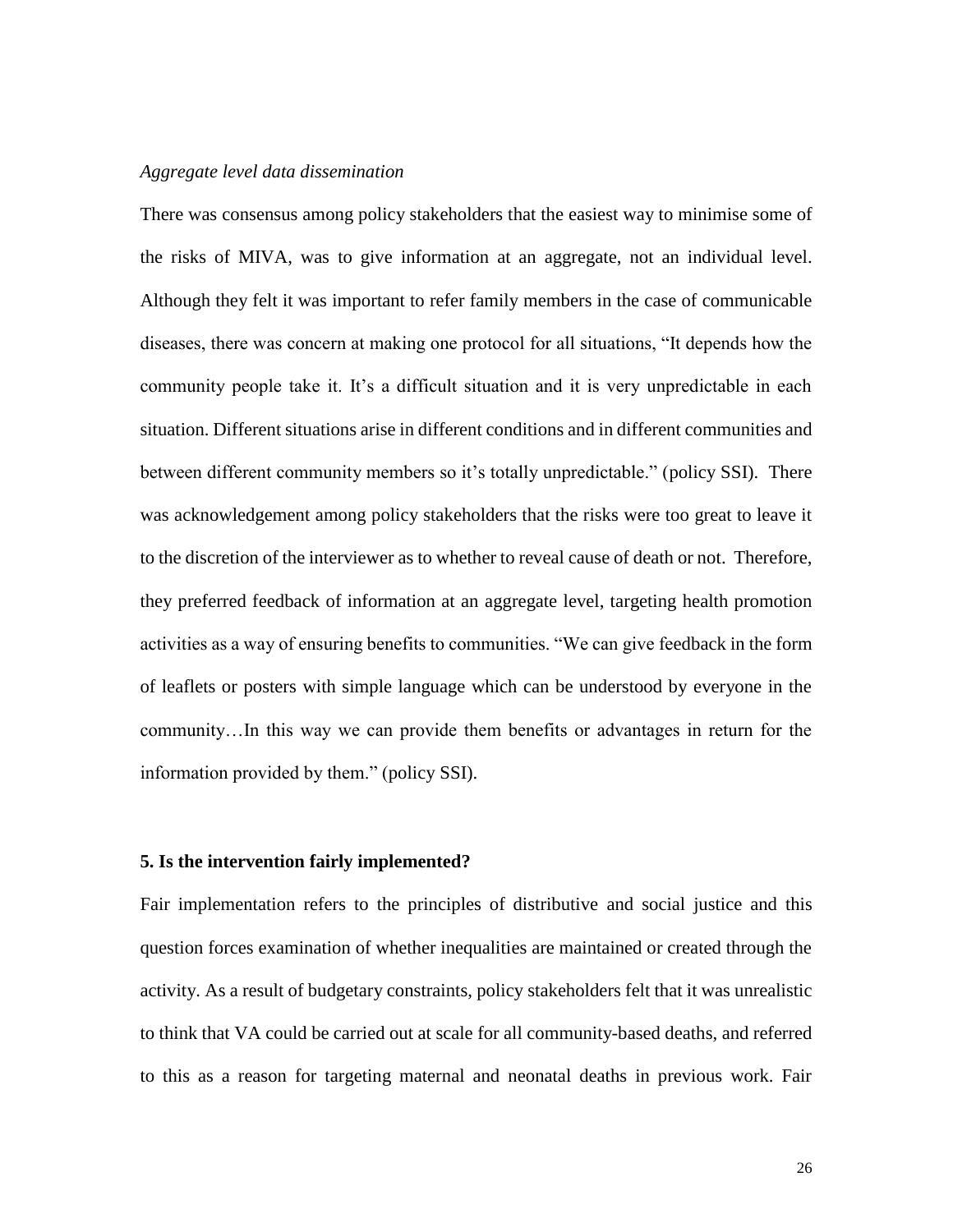implementation could also mean targeting VA in areas with known high mortality, but this would require vital registration systems to be functional. They did not mention random sampling for VA, which may help ensure fair implementation. Scaled-up training and supervision of VA interviewers was also cited as important in ensuring fair implementation of VA and MIVA. It is important to ensure that interviewer bias would not prevent lesseducated or poorer families receiving less information and counselling, based on perceptions that they would be less likely to act on this information.

### **6. How can the benefits and burdens of an intervention be fairly balanced?**

If we consider VA at scale without giving cause of death information, some burdens and benefits would remain. Remaining risks of the emotional burden of VA, and a slightly lessened risk to family honour, and remaining benefits of feeling unburdened, receiving advice (if we presume that all VA interviewers provide some information like the ones in our study), and better informed public health planning and implementation. The addition of MIVA appears to introduce an imbalance of burdens compared with benefits. Individually, policy stakeholders felt uneasy taking a 'risky' decision of giving cause of death information at scale, and suggested that a national advisory committee should lead on determining the modality of VA. The roundtable discussion participants also felt that although public deliberation was of importance on deciding VA modality, there was a need to ensure that the most marginalised were protected when decisions were made.

## **Discussion**

Digital data capture and automated computer coding of VA data, such as that offered by MIVA, are likely to play a key role in meeting WHO and World Bank targets that 50% of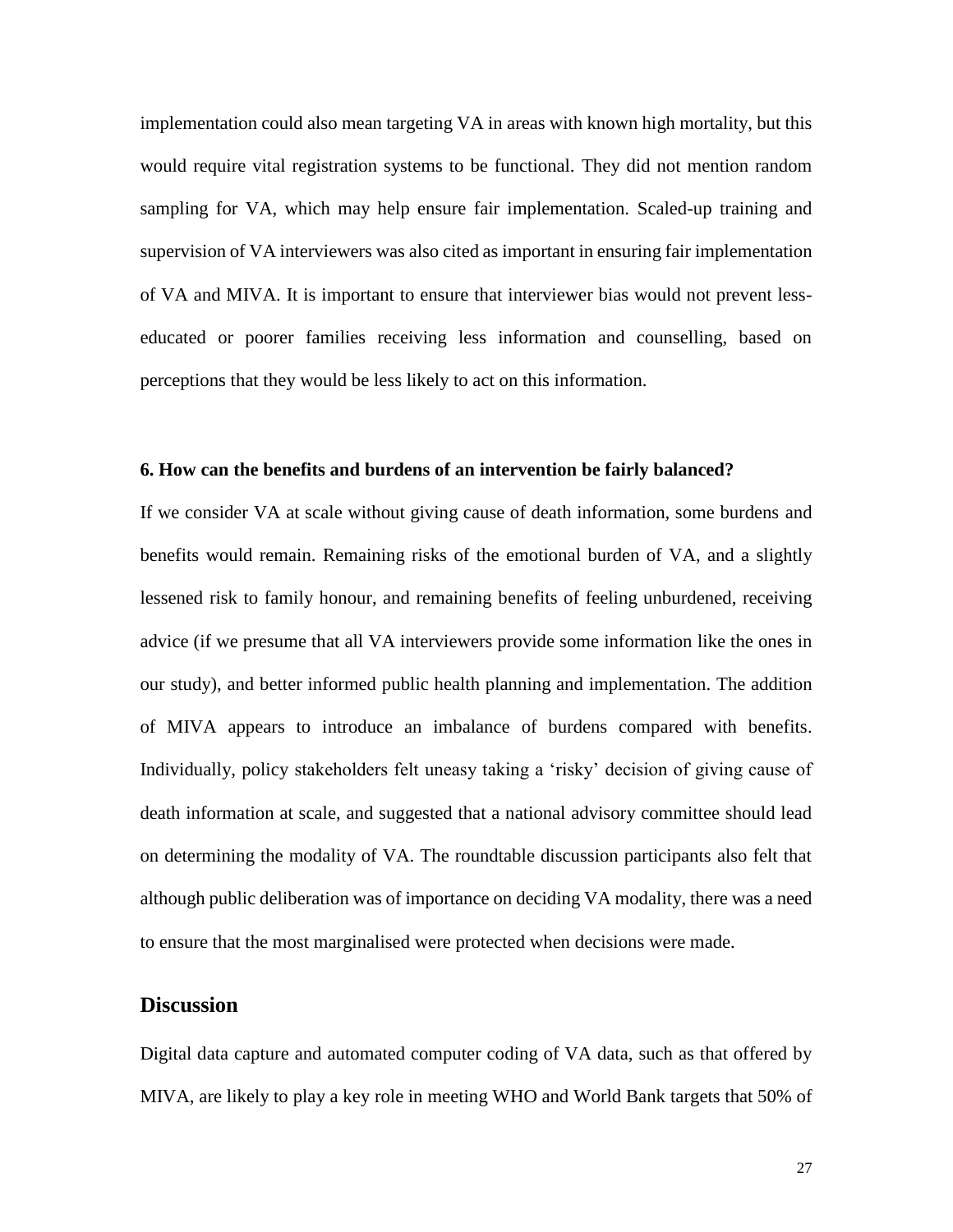deaths in the community will have probable cause of death determined by 2030 (World Bank and WHO, 2014). It is important that research and development of technologies to support better planning are accompanied by research to consider the ethical implications of implementing them. Kass' public health ethics framework allowed us to consider the burdens, risks and benefits of VA and MIVA in rural Nepal as discussed by community, policy and ethics stakeholders (Kass, 2001). The framework enables consideration of the ethics of public health interventions, which do not fit within traditional medical ethics guidance. We discuss how our findings fit within the existing literature, and make recommendations for future research to further develop knowledge about the acceptability of the balance of burdens and benefits of VA at scale and MIVA.

### The Kass framework

There are many frameworks available to consider the public health ethics of interventions, but they can lack in justification, and it can be unclear how they should be used (Grill and Dawson, 2017). One of the reasons that we privileged the Kass framework over others (for example (Tannahill, 2008, Baylis et al., 2008)) was because of its methodological clarity. We found that the stepped approach and question driven method was easy to apply and allowed consideration of key issues.

The Kass framework acknowledges that ethical principles of health care are insufficient for public health, which requires a different framework of ethics that does not prioritise individual autonomy. Kass's framework suggests that tensions between public health interests and individual autonomy should be addressed through a system of fair process -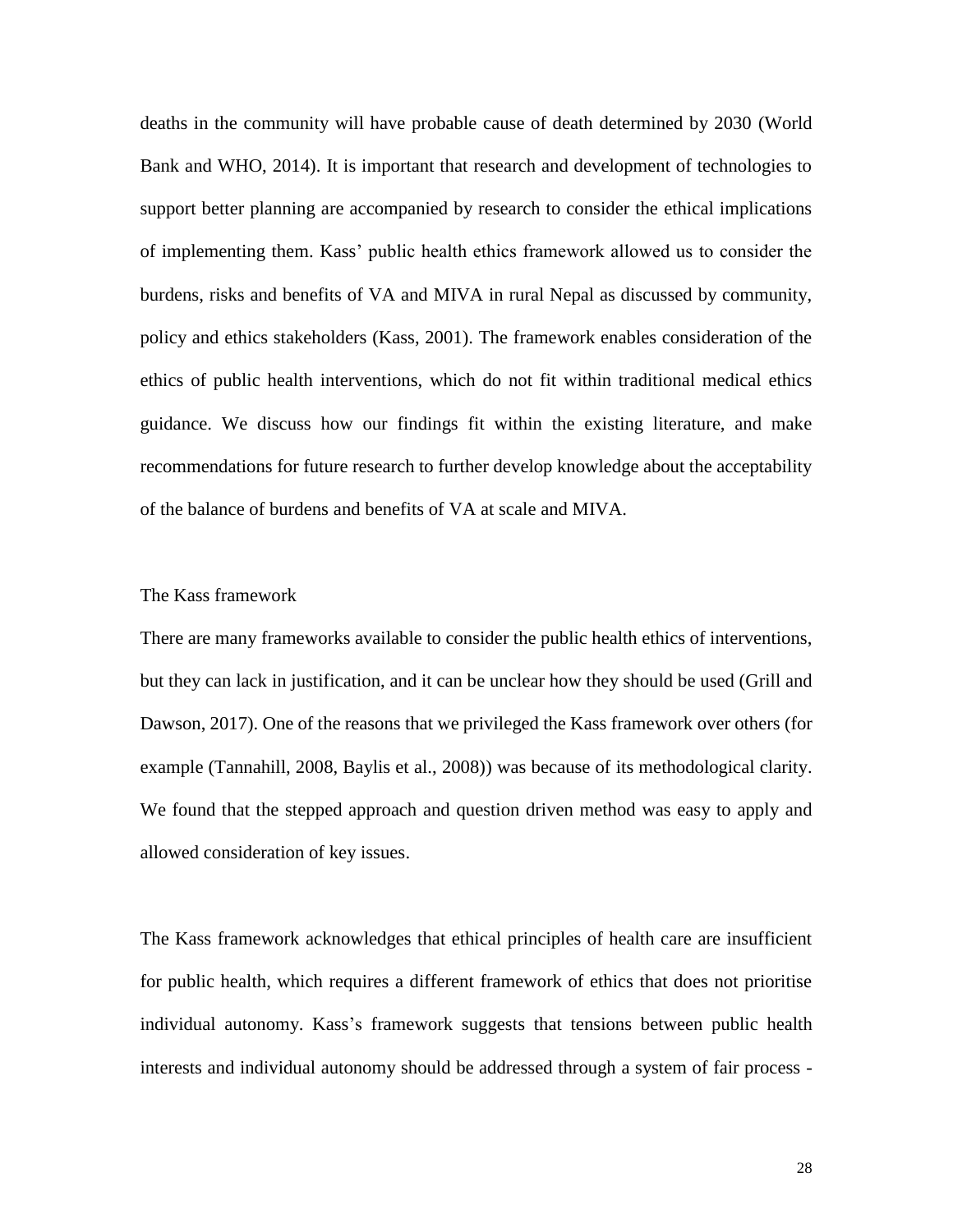procedural justice and engagement in the democratic process (MacDonald, 2015). Our study found that socio-cultural and contextual elements affected potential burdens and benefits of this intervention, and Kass's method allowed for consideration of context, and outlined the importance of public engagement in decision-making about an intervention. A strength of Kass's approach, is that it enables local norms to be given a central place in decision-making, but ensures protection for minority or disadvantaged groups.

Kass states that an examination of the effectiveness of an intervention should be based on sound data rather than informed speculation (question two of the framework). Given the fact that MIVA and VA at scale have not been implemented, we were unable to examine the evidence for their effectiveness. Despite this, we used our data to consider the assumptions and pre-conditions necessary to implement VA at scale and MIVA which was useful. Participants referred to their experience and knowledge of VA to inform their consideration of scaled up VA and MIVA.

We feel that in the absence of 'sound data', decisions about public health interventions can be made on the basis of rigorous pilots (Turcotte-Tremblay and Ridde, 2016). Strict monitoring and evaluation of interventions coupled with ongoing dialogue with stakeholders could develop evidence to inform decisions. For example, while large-scale surveillance sites should not be considered scaled-up VA, research questions about the ethical issues of VA could be explored in these contexts. A rigorous monitoring and evaluation process with timely modification or stopping of an intervention could avoid unintended harm while building evidence about an intervention.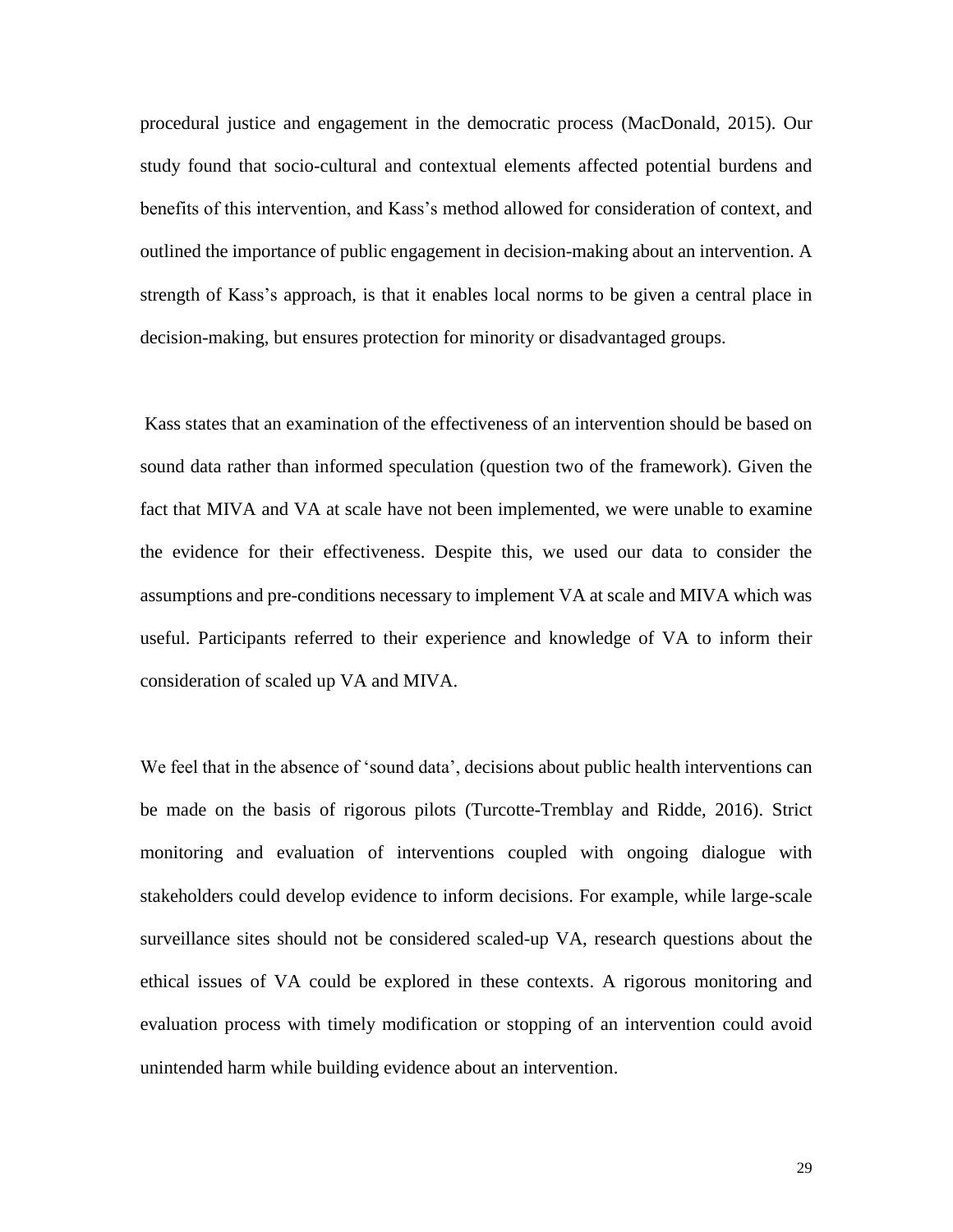Efficiency has been prioritised in other frameworks, and the lack of explicit reference to the cost-effectiveness ratio in Kass's framework may mean that this is not considered adequately. However we did not consider this to be a significant limitation of the framework for our purposes, as the main ethical questions we were exploring arose from the information-sharing possibilities of MIVA rather than the costs of scale-up. An estimation of cost-effectiveness would also require pre-existing data to be evaluated which would not have been possible in regards to MIVA.

The Kass framework has been criticised for not stating a defined ethical foundation (Marckmann et al., 2015), which makes it too open to interpretation. This can be harmful if decision-making is framed in an inappropriate set of values (Dawson, 2009). A new framework of interest addresses these concerns by proposing a value-based, pluralist framework which uses 'common-sense' discursive decision-making through a five-step process. This process identifies alternatives to the intervention, ranks the alternatives, before evaluating their merit and submitting the process and results to an oversight organisation (Grill and Dawson, 2017). Instead of prioritizing a set of values, Grill and Dawson propose that all values are eligible for consideration in public health decision making. Ethics is a reflective task that requires participants to be explicit about what they believe, why, what they value and on what grounds (Upshur, 2002). Grill and Dawson propose that through the stepwise process, values can be made explicit through judging alternatives against all values. This is an interesting alternative to value-based and valuefree approaches which merits empirical study.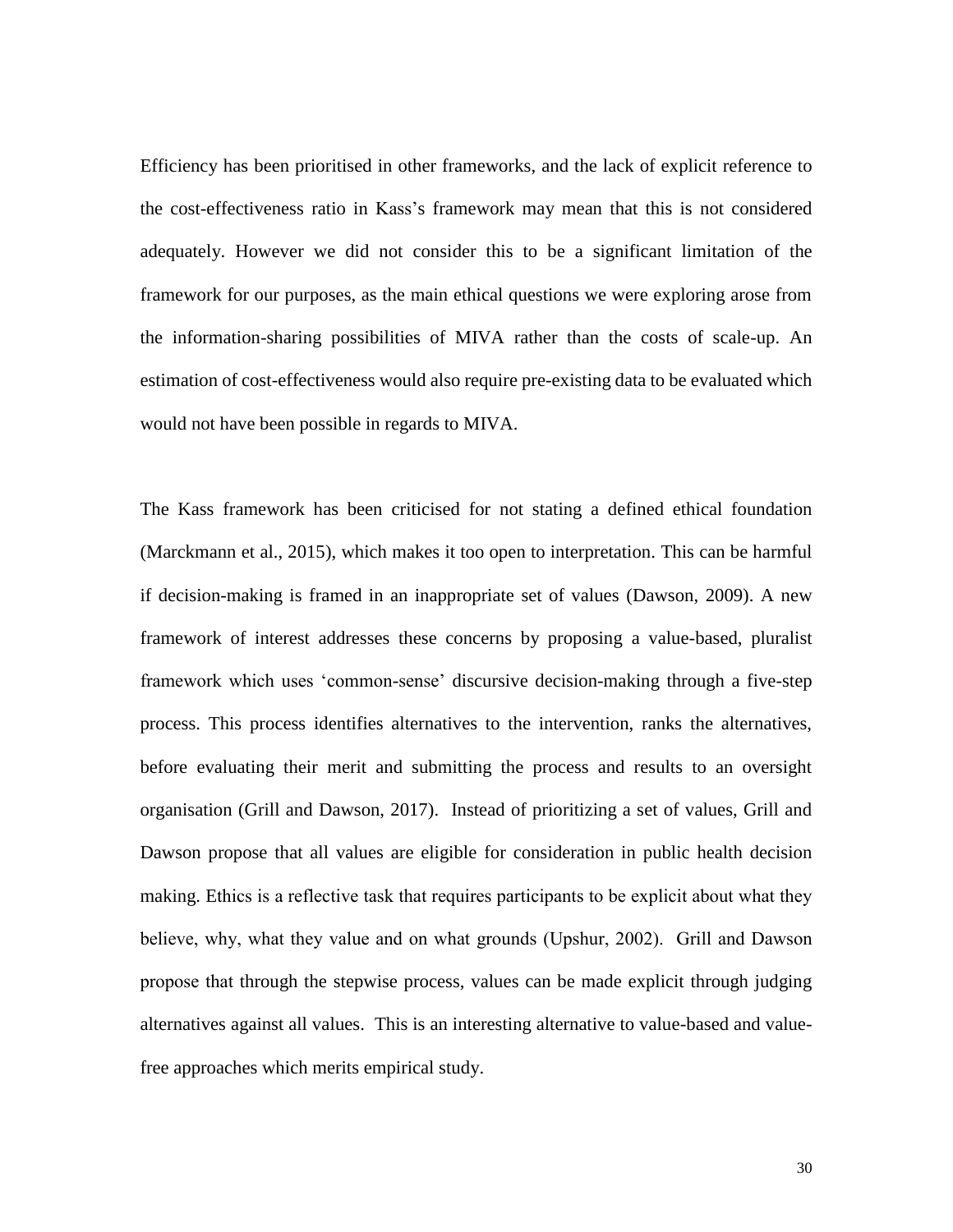#### **Differentials in burdens and benefits**

We have demonstrated how benefits and burdens may differ for different types of people. Women may be particularly susceptible to blame due to the patriarchal context of Nepal, affecting information disclosure and creating inequalities in the burdens experienced. Those experiencing infant or neonatal deaths may be less upset by VA as they may form less emotional attachment in this context (Winch et al., 2005), whereas adult deaths may be more distressing. Poorer families may experience more distress during a VA, because they are more likely to be constrained by lack of resources and poor access to services which could leave them feeling more guilt than those who feel like they did everything they could. Our study also shows that when a VA is perceived to be less useful for participants, for example in accidental deaths, the burdens for participants may outweigh the benefits. Yet from an epidemiological perspective, understanding the prevalence of accidental deaths is important. Community engagement and consultation with key informants from marginalised groups is recommended in considering where differentials in burdens might lie before commencing VA at scale. Where VA is already integrated into surveillance systems, there may be scope for studies to measure mental stress in those exposed to VA, as compared to those not exposed to VA, which could complement community engagement processes.

### **Trust**

A cross cutting theme which affected participants views on VA at scale and MIVA was trust. A decision to trust is based on a combination of 'good reason' (previous experience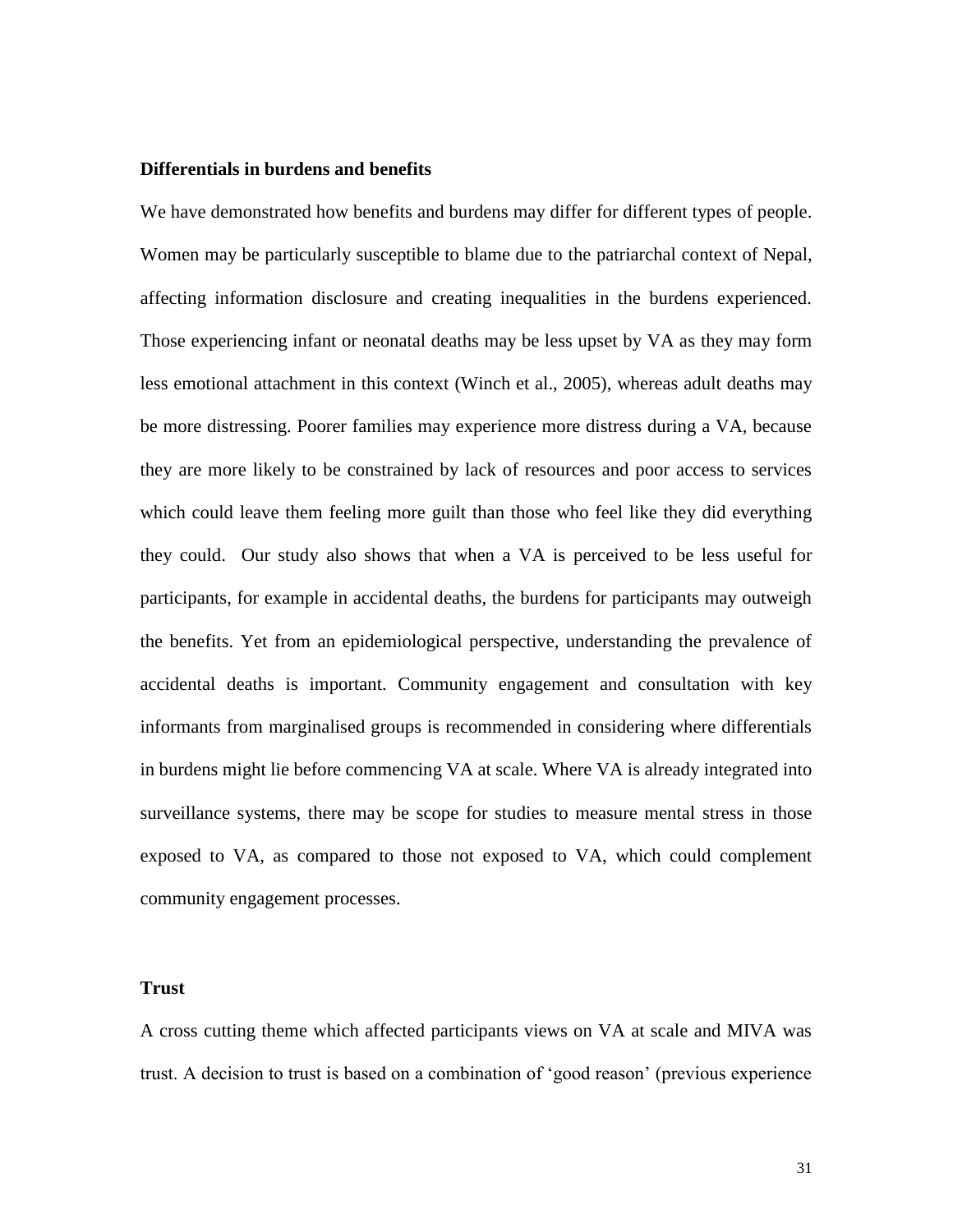or existing relationships) or a 'leap of faith', and the larger the 'leap of faith', the higher risk involved in trusting (Giddens, 1991). Sociologists have noted that when mistrust in a system occurs, it often starts with the interactions between people who represent the system. Therefore, trust is often built on and predetermined by interpersonal relationships (Meyer et al., 2008).

The interpersonal relationships between VA interviewers and community members were central to the success of VA, VA at scale, and MIVA in our research. Our analysis showed VA interviewers need to be able to develop, maintain and potentially rebuild trust in communities, and this was evident to interviewers and national policy makers. Other research also notes the important role of VA interviewers in enabling VA to take place (Gouda et al., 2016), but is inconclusive about what cadre of worker is an optimal VA interviewer (Gouda et al., 2017). Our results align with Aborigo et al (Aborigo et al., 2013) who found that local interviewers were more likely to know and understand the cultural traditions around death and mourning. They could be sensitive when considering appropriate timing and approach, and they were perceived as being more trustworthy.

Participants broadly accepted that some information would not remain confidential, but were comfortable with this if they trusted the VA interviewer. An interviewer was more likely to be trusted with sensitive information if they were known, from the local area, and their family had honour and a good reputation. In addition, interviewer linkages to the community may be protective to the interviewer if they were in a conflict situation.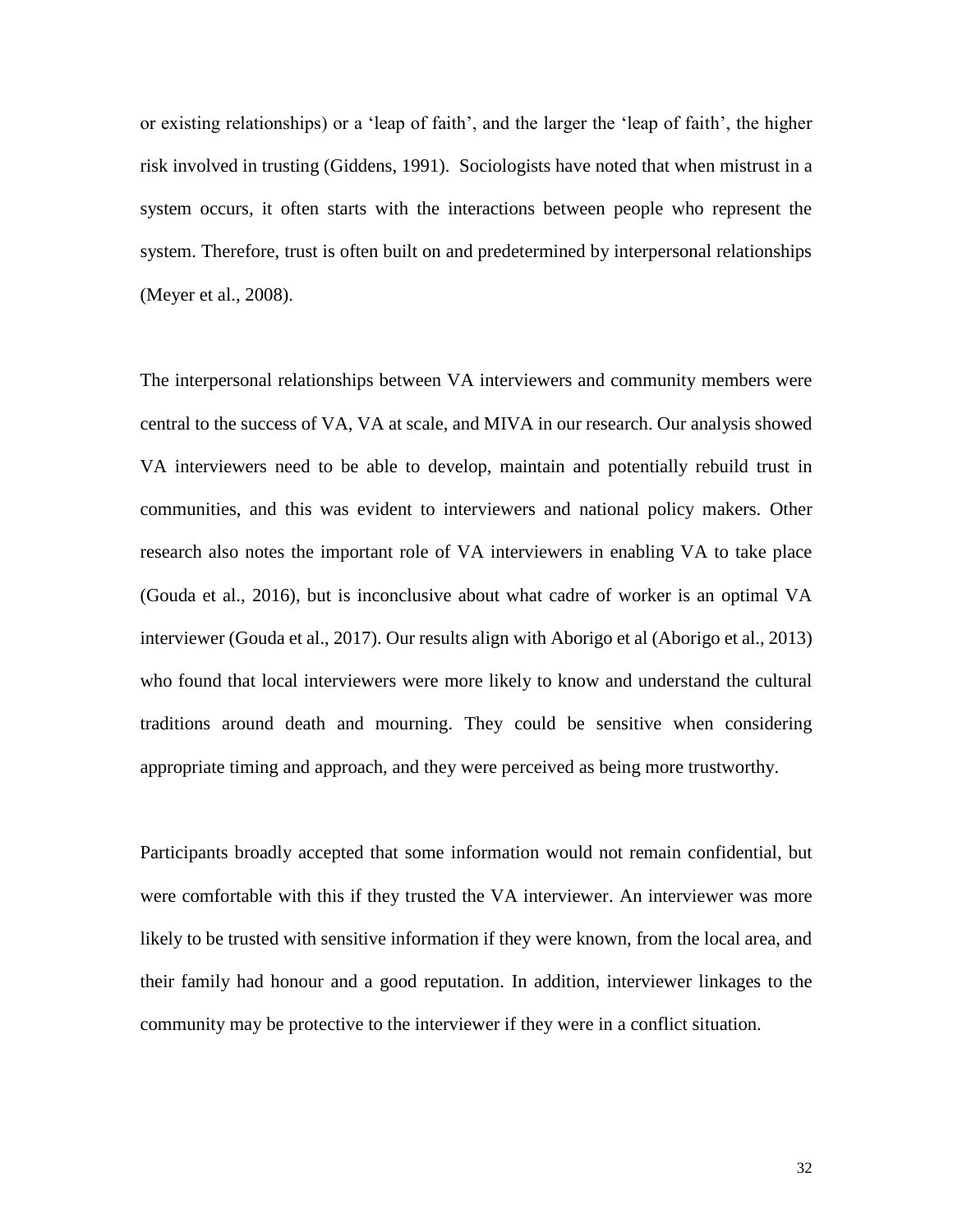The role of interviewers in maintaining confidentiality and protecting family honour during a VA was very important, with or without MIVA. In Nepal, households that retain their honour are invited to participate in informal networks of essential financial and social support (Rankin, 2003), while lost honour causes intense shame, damaged marriage prospects for one's children (Davis, 2003) and possibly excommunication from the wider family and community (Minturn and Kapoor, 1993). In this context, maintaining confidentiality was particularly important where there were perceived instances of carelessness or death that carried social stigma. It was difficult to maintain privacy at the time of a VA (Mony and M, 2011), and although discussions with nonfamily members or multiple interviews could enable a more accurate, detailed and nuanced VA (Iyer et al., 2013), this may distort information exchange between the interviewer and family of the deceased.

VA interviewers and policy stakeholders were wary that MIVA would risk breaking community trust with detrimental effects on the utilization of health services (Thiede, 2005), the vulnerability of VA interviewers, and the effectiveness of VA itself. This breakdown in trust could occur either through a discrepancy between MIVA and physician diagnosis of cause of death; through proving multiple causes of death; or through the disclosure of a potentially shameful cause of death by VA interviewers. Our study also shows that there was a lack of trust among policy stakeholders in the ability of MIVA to assign cause of death accurately enough to disseminate this information at the individual level. The consultative process necessary for an ethical analysis of VA at scale and MIVA (which allowed these issues of trust to be revealed) also requires a level of trust between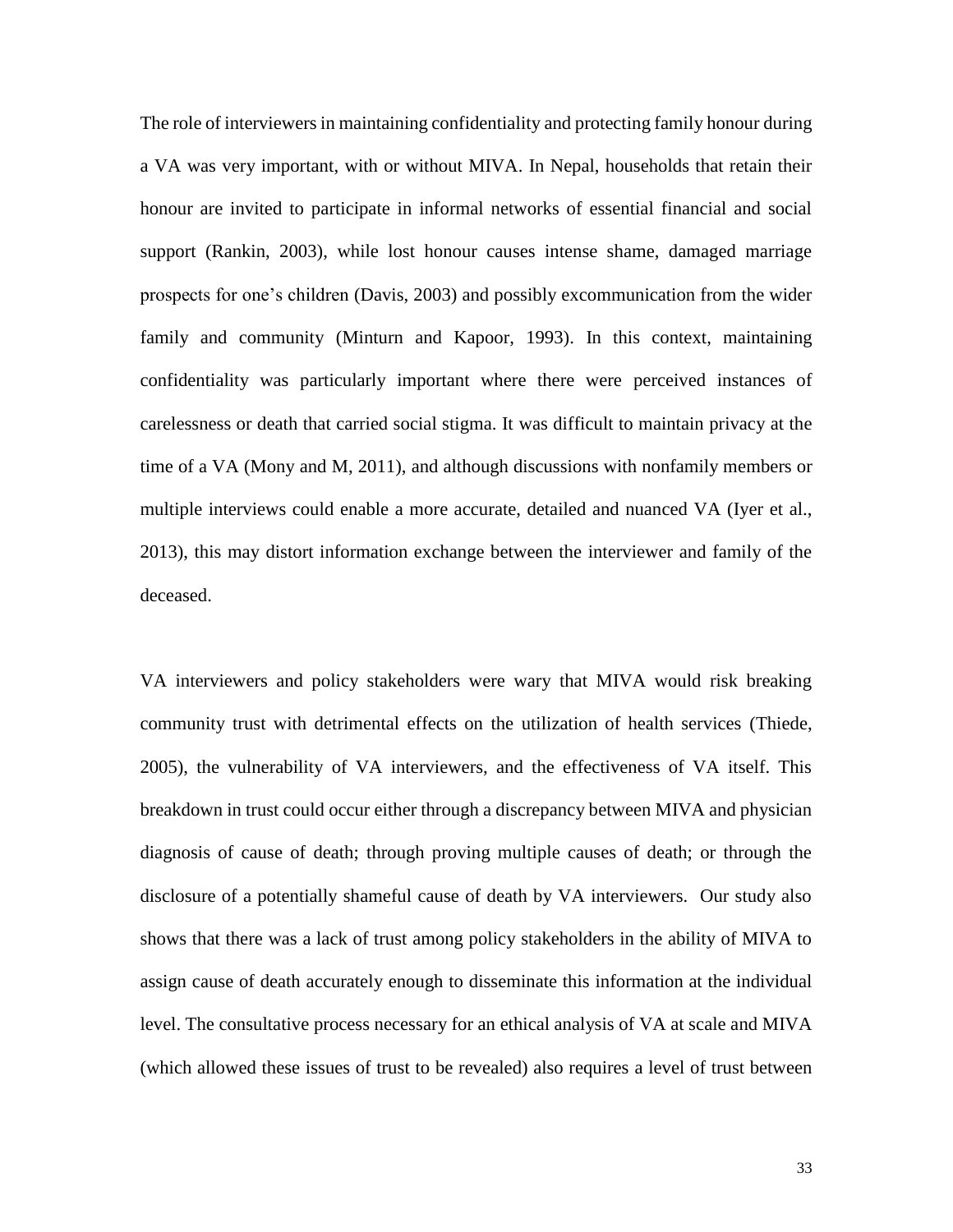participants and researchers. There is a need to explore the centrality of trustworthiness if considering implementing MIVA in other contexts (Ward, 2017), and an evaluation of trust, could help to understand the potential for success of an intervention(Dawson, 2015).

#### Health system readiness

In order to minimise risks of interviewers and community members losing honour, careful recruitment, training and supervision of interviewers is necessary. This is particularly pertinent because our study suggests that interviewers were often already providing a counselling role, and giving advice to families of the deceased. Implementing VA at scale would require interviewer supervision to be integrated within health systems and could simultaneously provide support to interviewers and help to maintain data quality. In Nepal, current health systems were not ready to implement VA (and MIVA) at scale, requiring institutionalised supervision systems, and large numbers of interviewers to be deployed who have the skills and knowledge to fulfil the advice and information expectations of families. Ethics research integrated within the scale-up of VA for particular cases such as newborn or maternal death offer opportunities to develop systems and further develop knowledge about the balance of burdens and benefits.

## **Maximising benefits through developing sensitive systems**

We found that policy stakeholders were not supportive of the use of VA and MIVA at scale, partly due to the lack of readiness of health services to respond to the data generated. The usefulness of MIVA would also depend on the accessibility of health care and referral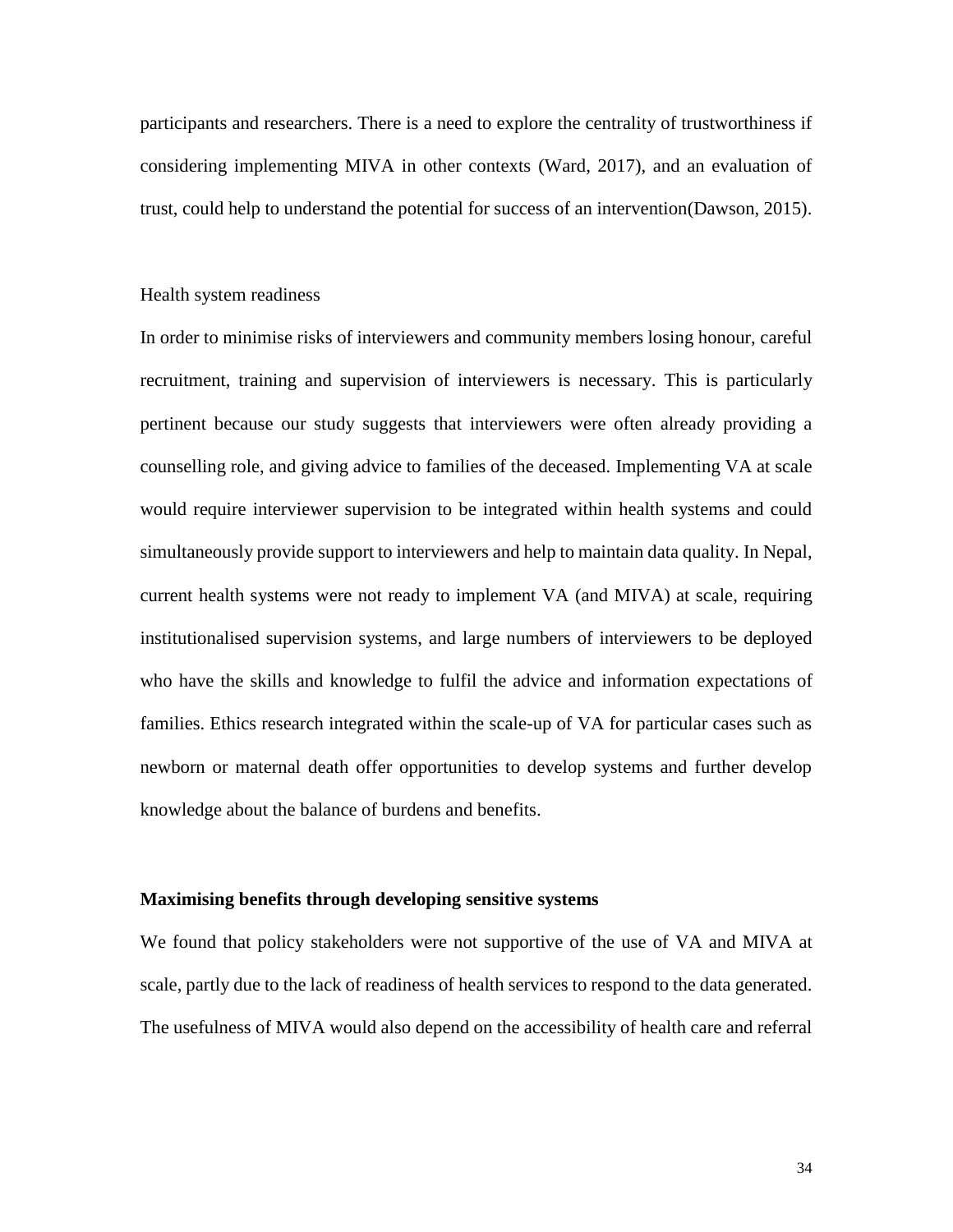centres. Without responsive services and systems, the distress of VA, with or without MIVA, may not be fairly balanced by benefits of better public service planning.

Health system integration of VA and/or MIVA requires policy support. This may be difficult to galvanise if there is doubt about the validity of cause of death derived through VA methods. Validity of cause of death from VA have been widely discussed. There has been more comparison between methods in terms of concordance and methodological pragmatism rather than absolute validity (Byass, 2011). In this sense, InterVA (and thus MIVA) has been shown to have strong concordance with physician coding over large and diverse datasets (Byass et al., 2015, Byass et al., 2013). Nevertheless, more engagement is necessary to address the concerns of stakeholders, including clinicians, if considering using VA and/or MIVA at scale.

#### **Defining the balance of harms and benefits**

We considered the potential harms of VA and MIVA in controversial causes of death, in cases of disagreement between health professionals and MIVA, and in MIVA delivering more than one cause of death. Recent research suggests that many families know the cause of death of their family member, (Hussain-Alkhateeb et al., 2015) and therefore it could be argued that using MIVA would be uncontroversial in most cases. We found that for controversial cases or those carrying stigma, the researcher or the health worker may be most at risk with some community members becoming distressed, angry or distrustful. We support recommendations for wide ranging stakeholder input to design guidance for the different situations that may arise during a VA (Gouda et al., 2017).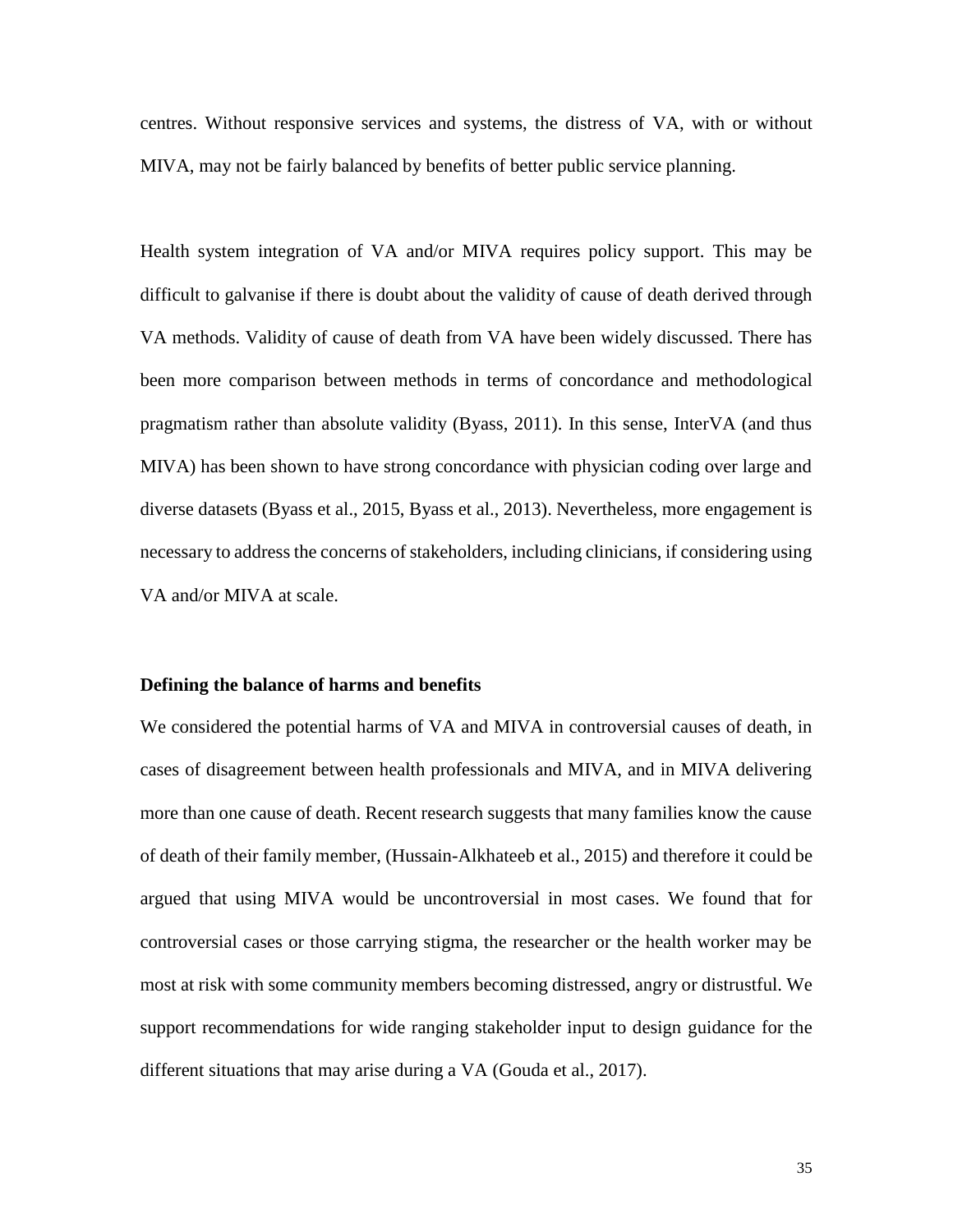Ethical guidance for research with human subjects states that an injustice occurs when some benefit to which a person is entitled is denied without good reason or when some burden is imposed unduly (National Commission for the Protection of Human Subjects of Biomedical and Behavioural Research, 1979). Initial and ongoing engagement of community members, health workers, and interviewers is important to define an acceptable balance of burdens and benefits of VA and/or MIVA at scale. Engagement could ensure clarity around the concept of 'probable cause' and discussion of the trade-off between confusion and distress versus the benefits of more information on cause of death.

## **Limitations**

The district where we collected data has been the site of several cluster randomised controlled trials and large scale surveillance activities over the past 10 years. This may have made the study population more likely to respond favourably to our suggestions, and they may have answered assuming that existing interviewers or MIRA staff would be tasked with conducting MIVA. These prior relationships and activities, coupled with the good reputation of MIRA in the study area may bias our results.

We only conducted one FGD with male VA interviewers with experience of communicating about female, maternal, child and neonatal deaths. We recommend more data collection with interviewers to fully explore the gendered aspects of doing VA.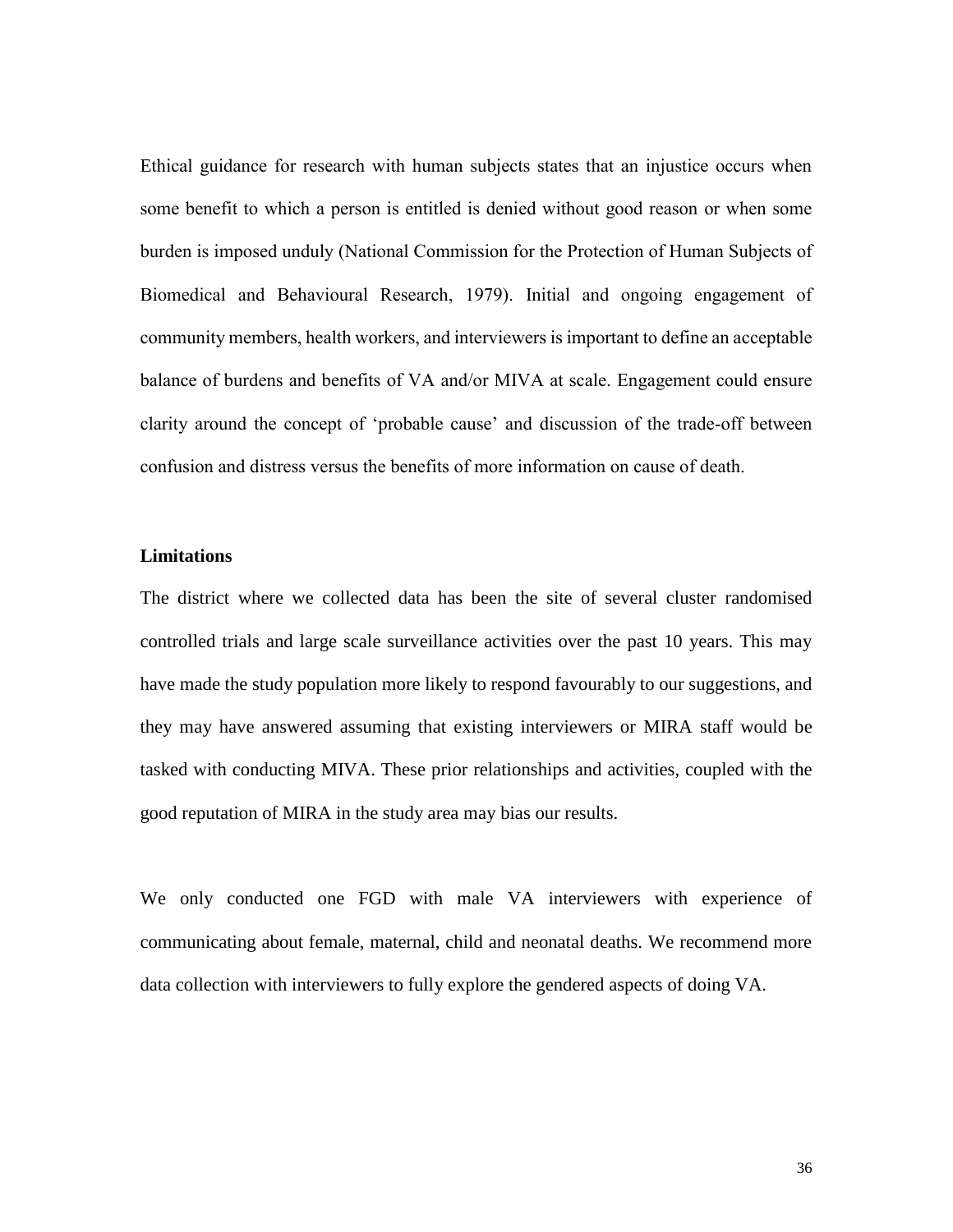Although we discussed the ethical issues around giving cause of death at an individual level with community members, we did not discuss the ethical issues in feeding back information at a collective or population level with community members. Further research is required to understand how VA can be integrated into policy and planning systems in a timely way so that participants can experience the benefits of VA.

We recognise that qualitative data alone is insufficient to consider the answers to question one and two of Kass's framework, which refer to whether an intervention improves public health, and the extent to which it is effective in improving public health in the manner stated. Given the lack of data about MIVA, we explored these questions with participants qualitatively as to elucidate their opinions based on their experience and related data. A qualitative approach can also be useful when there is effectiveness data available about an intervention, as there may not be consensus about that data. It is important to understand where different perspectives lie and what these are, particularly when considering scale-up of interventions.

We discussed our findings with a group of academics, researchers, and public health professionals with international experience as a part of our analysis, but regrettably we were unable to complete this process with Nepalese public health ethics experts.

# **Conclusions**

VA presents the opportunity to understand the disease burden in many low-income countries where vital registration systems are underdeveloped and most deaths occur in the community. Advances in technology have led to the development of software that can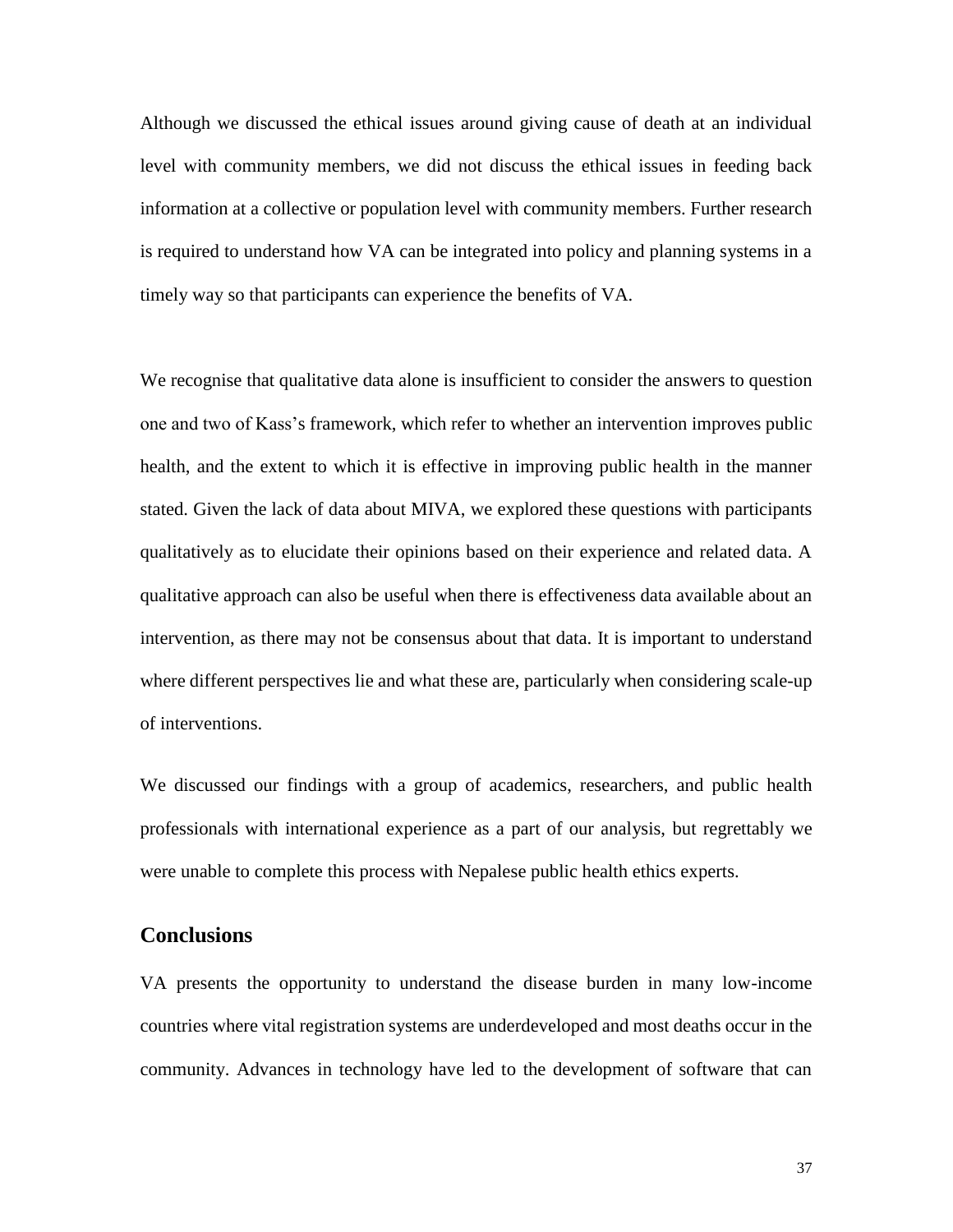provide probable cause of death information in real time, and research on the ethical implications are necessary before considering VA and MIVA at scale. We recommend the use of ethical frameworks, such as the one used in our study (Kass, 2001), to analyse the ethical implications of proposed interventions or activities, and have summarised our findings in Table 2. Burdens can be experienced differently by different groups, and the emotional burden of VA is unlikely to be addressed fully by any intervention. Our findings suggest that in order for the benefits of MIVA to be optimised, it will be important to train and support VA interviewers within a system which also has the capacity to utilise the information provided by VA to inform planning. Initial and ongoing community engagement is recommended as well as engagement of ethical, legal, health and policy personnel in developing protocols and systems. Integrating rigorous research while cautiously moving forward is recommended to ensure systems and responses to concerns are relevant to contexts.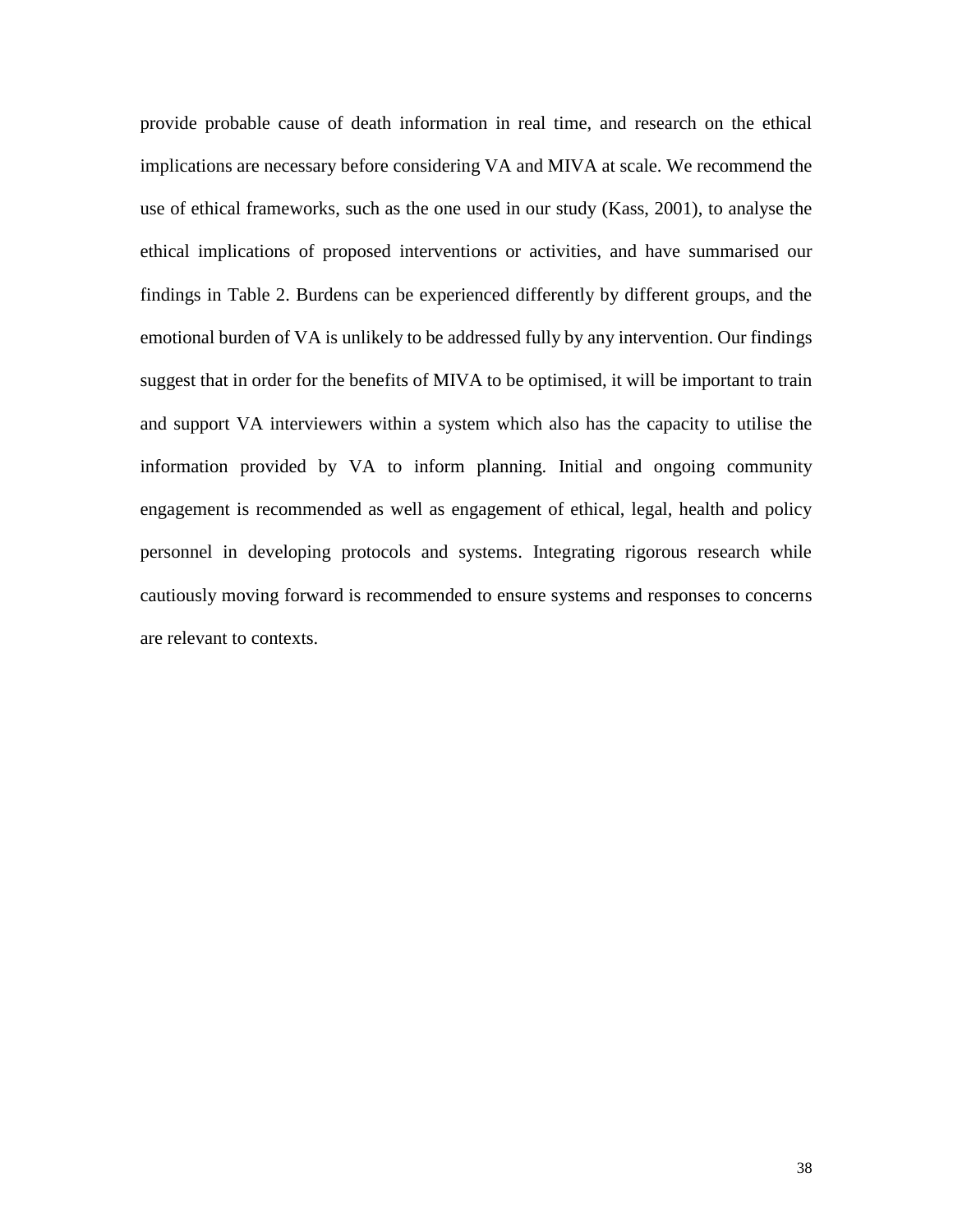#### **References**

- ABORIGO, R., ALLOTEY, P., TINDANA, P., AZONGO, D. & DEBPUUR, C. 2013. Cultural imperatives and the ethics of verbal autopsies in rural Ghana. *Global Health Action,* 6.
- ABOUZAHR, C., DE SAVIGNY, D., MIKKELSEN, L., SETEL, P., LOZANO, R. & LOPEZ, A. 201. Towards universal civil registration and vital statistics: the time is now. *Lancet,* 10001**,** 1407-1418.
- BASCH, C. 1987. Focus Group Interview: an underutilized research technique for improving theory and practice in health education. *Health Education Quarterly,* 14**,** 411-448.
- BAYLIS, F., KENNY, N. & SHERWIN, S. 2008. A relational account of Public Health Ethics. *Public Health Ethics,* 1**,** 196-209.
- BIRD, J., BYASS, P., KAHN, K., MEE, P. & FOTTRELL, E. A matter of life and death: practical and ethical constraints in the development of a mobile verbal autopsy tool. 2013 ACM annual conference on human factors in computing systems, 2013 New York, USA. ACM.
- BROLAN, C., GOUDA, H., ABOUZAHR, C. & LOPEZ, A. 2017. Beyond health: five global policy metaphors for civil registration and vital statistics. *Lancet,* 389**,** 1084-1085.
- BRYMAN, A. 1984. The debate about quantitative and qualitative research: a question of method or epistemology? *The British Journal of Sociology,* 35**,** 75-92.
- BYASS, P. 2011. The democratic fallacy in matters of clinical opinion:implications for analysing cause-ofdeath data. *Emerg Themes Epidemiol,* 8.
- BYASS, P., CALVERT, C., MIIRO-NAKIYINGI, J., LUTALO, T., MICHAEL, D., CRAMPIN, A., GREGSON, S., TAKARUZA, A., ROBERTSON, L., HERBST, K., TODD, J. & ZABA, B. 2013. InterVA-4 as a public health tool for measuring HIV/AIDS mortality: a validation study from five African countries. *Global Health Action,* 6.
- BYASS, P., HERBST, K., FOTTRELL, E., ALI, M., ODHIAMBO, F., AMEK, N., HAMEL, M., LASERSON, K., KAHN, K., KABUDULA, C., MEE, P., BIRD, J., JAKOB, R., SANKOH, O. & TOLLMAN, S. 2015. Comparing verbal autopsy cause of death findings as determined by physician coding and probabilistic modelling: a public health analysis of 54000 deaths in Africa and Asia. *Journal of Global Health,* 5.
- CARREL, M. & RENNIE, S. 2008. Demographic and health surveillance: longitudinal ethical considerations. *Bulletin of the World Health Organisation,* 86**,** 612-616.
- CENTRAL BUREAU OF STATISTICS 2012. *National Population and Housing Census 2011,* Kathmandu, National Planning Commission, Central Bureau of Statistics, Government of Nepal.
- DAVIES, R., IVES, J. & DUNN, M. 2015. A systematic review of empirical bioethics methodologies. *BMC medical Ethics,* 16.
- DAVIS, C. 2003. Feminist tigers and patriarchal lions: Rhetorical strategies and instrument effects in the struggle for definition and control over development in Nepal. *Meridians,* 3**,** 204-249.
- DAWSON, A. 2009. Theory and practice in public health ethics: a complex relationship. *In:* PECKHAM, S. & HANN, A. (eds.) *Public ethics and practice.* Bristol: The Policy Press.
- DAWSON, A. 2015. Trust, trustworthiness and health. *Indian Journal of Medical Ethics,* 12**,** 129-30.
- DE SAVIGNY, D., RILEY, I., CHANDRAMOHAN, D., ODHIAMBO, F., NICHOLS, E., NOTZON, F., ABOUZAHR, C., MITRA, R., MUNOZ, D. C., FIRTH, S., MAIRE, N., SANKOH, O., BRONSON, G., SETEL, P., BYASS, P., JAKOB, R., BOERMA, T. & LOPEZ, A. 2017. Integrating community-based verbal autopsy into civil registration and vital statistics (CRVS): system-level considerations. *Global Health Action,* 10.
- GIDDENS, A. 1991. *Modernity and self-identity: self and society in the late modern age,* Stanford, Stanford University Press.
- GOSTIN, L. & LAZZARINI, Z. 1997. *Human Rights and Public Health in the AIDS Pandemic,* New York, Oxford University Press.
- GOUDA, H., FLAXMAN, A., BROLAN, C., JOSHI, R., RILEY, I., ABOUZAHR, C., FIRTH, S., RAMPATIGE, R. & LOPEZ, A. 2017. New challenges for verbal autopsy: considering the ethical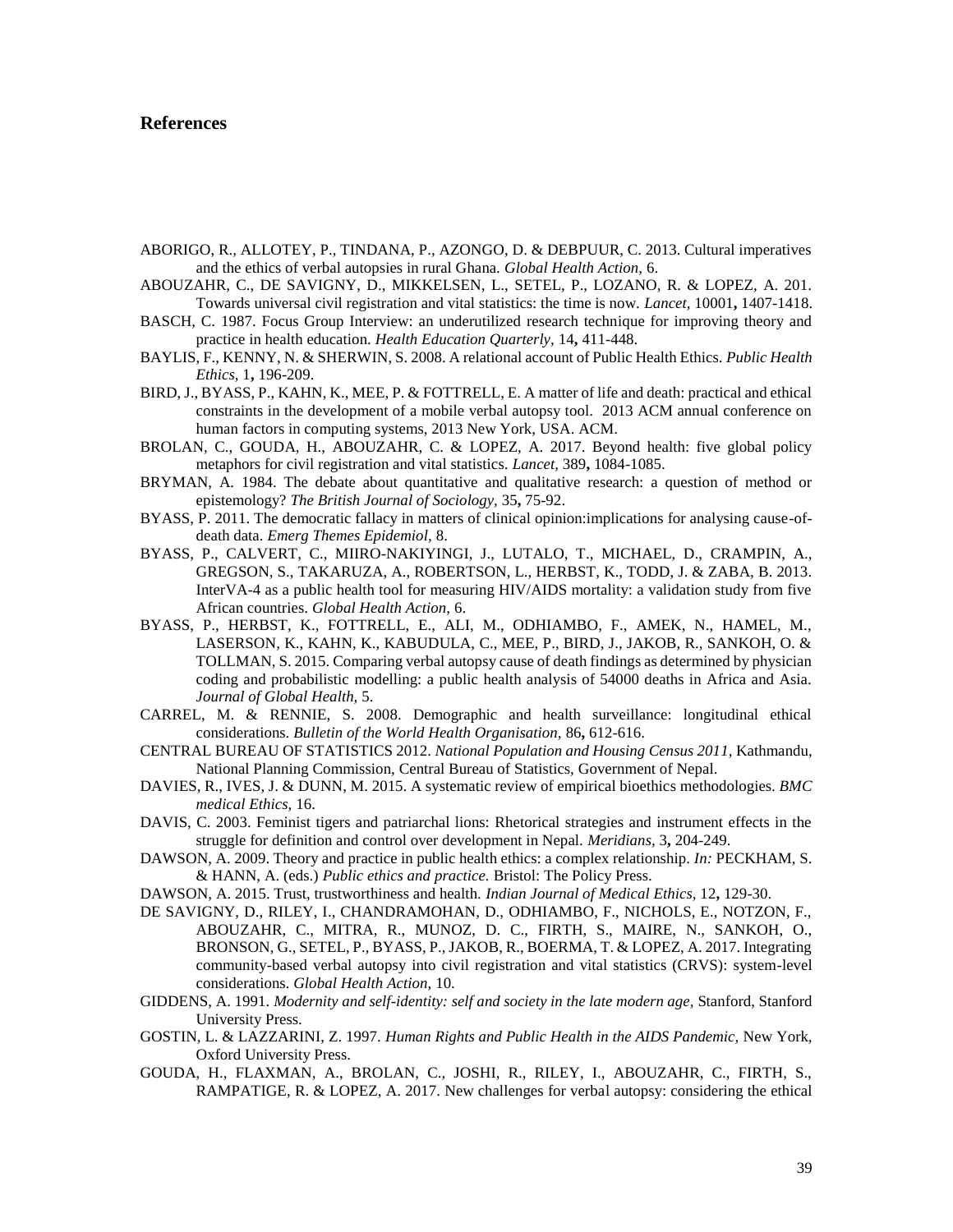and social implications of verbal autopsy methods in routine health information systems. *Social Science and Medicine,* 184**,** 65-74.

- GOUDA, H., KELLY-HANKU, A., WILSON, L., MARAGA, S. & RILEY, I. 2016. "Whenever they cry, I cry with them": Reciprocal relationships and the role of ethics in a verbal autopsy study in Papua New Guinea. *Social Science and Medicine,* 163**,** 1-9.
- GOURLAY, A., MSHANA, G., BIRDTHISTLE, I., BULUGU, G., ZABA, B. & URASSA, M. 2014. Using vignettes in qualitative research to explore barriers and facilitating factors to the uptake of prevention of mother-to-child transmission services in rural Tanzania: a critical analysis. *BMC Research Methodology,* 14.
- GOVERNMENT OF NEPAL 2012. *National population and housing census 2011,* Kathmandu, National Planning Commission, Central Bureau of Statistics.
- GREEN, J. & THOROGOOD, N. 2005. *Qualitative methods for health research,* London, Sage Publications.
- GRILL, K. & DAWSON, A. 2017. Ethical frameworks in public health decision-making: definign a valuebased and pluralist approach. *Health Care Anal,* 25**,** 291-307.
- HEYS, M., ALEXANDER, A., MEDEIROS, E., TUMBAHANGPHE, K., GIBBONS, F., SHRESTHA, R., MANANDHAR, M., WICKENDEN, M., SHRESTHA, M., COSTELLO, A., MANANDHAR, D. & PELLICANO, L. 2017. Understanding parents' and professionals' knowledge and awareness of autism in Nepal. *Autism,* 21**,** 436-449.
- HOLMBERG, D. 1984. Ritual Paradoxes in Nepal: Comparative perspectives on Tamang religion. *The Journal of Asian Studies,* 43**,** 697-722.
- HOLMBERG, D. 1989. *Ritual and exchange among Nepal's Tamang,* London, Cornell University Press.
- HSIEH, H. & SHANNON, S. 2005. Three approaches to qualitative content analysis. *Qualitative Health Research,* 159**,** 1277-1288.
- HUGHES, R. & HUBY, M. 2004. The construction and interpretation of vignettes in social research. *Social Work and Social Sciences Review,* 11**,** 36-51.
- HUSSAIN-ALKHATEEB, L., FOTTRELL, E., PETZOLD, M., KAHN, K. & BYASS, P. 2015. Local perceptions of causes of death in rural South Africa: a comparison of perceived and verbal autopsy causes of death. *Global Health Action,* 8.
- IYER, A., SEN, G. & SREEVATHSA, A. 2013. Deciphering Rashomon: an approach to verbal autopsies of maternal deaths. *Global Public Health,* 8**,** 389-404.
- KASS, N. 2001. An ethics framework for Public Health. *Amercian Journal of Public Health,* 91 1776-1782.
- KASS, N. 2005. An ethics framework for public health and avian influenza pandemic. *Yale journal of biology and medicine,* 78**,** 239-254.
- MACDONALD, M. 2015. *Introduction to Public Health Ethics 3: Frameworks for Public Health Ethics,*  Montreal, Quebec, National Collaborating Centre for Healthy Public Policy.
- MANANDHAR, D. S., OSRIN, D., SHRESTHA, B. P., MESKO, N., MORRISON, J., TUMBAHANGPHE, K. M., TAMANG, S., THAPA, S., SHRESTHA, D., THAPA, B., SHRESTHA, J. R., WADE, A., BORGHI, J., STANDING, H., MANANDHAR, M., COSTELLO, A. M. D. L. & MIRA MAKWANPUR TEAM 2004. Effect of a participatory intervention with women's groups on birth outcomes in Nepal: a cluster randomised controlled trial. *Lancet,* 364**,** 970-979.
- MARCKMANN, G., SCHMIDT, H., SOFAER, N. & STRECH, D. 2015. Putting public health ethics into practice: a systematic framework. *Frontiers in public health,* 3.
- MEYER, S., WARD, P., COVENEY, J. & ROGERS, W. 2008. Trust in the health system: an analysis and extension of the social theories of Giddens and Luhmann. *Health Soc Rev,* 17**,** 177-186.
- MIKKELSEN, L., PHILLIPS, D., ABOUZAHR, C., SETEL, P., DE SAVIGNY, D., LOZANO, R. & LOPEZ, A. 2015. A global assessment of civil registration and vital statistics systems: monitoring data quality and progress. *Lancet,* 386**,** 1395-1406.
- MINTURN, L. & KAPOOR, S. 1993. *Sita's daughters: coming out of purdah: The Rajput women of Khalapur revisited*, Oxford University Press.
- MONY, P. & M, V. 2011. A qualitative inquiry into the application of verbal autopsy for a mortality surveillance. *World Health and Population,* 13**,** 30-39.
- MORRISON, J., TUMBAHANGPHE, K., BUDHATHOKI, B., NEUPANE, R., SEN, A., DAHAL, K., THAPA, R., MANANDHAR, R., MANANDHAR, D., COSTELLO, A. & OSRIN, D. 2011. Community mobilisation and health management committee strengthening to increase birth attendance by trained health workers in rural Makwanpur, Nepal: study protocol for a cluster randomised controlled trial. *Trials,* 12.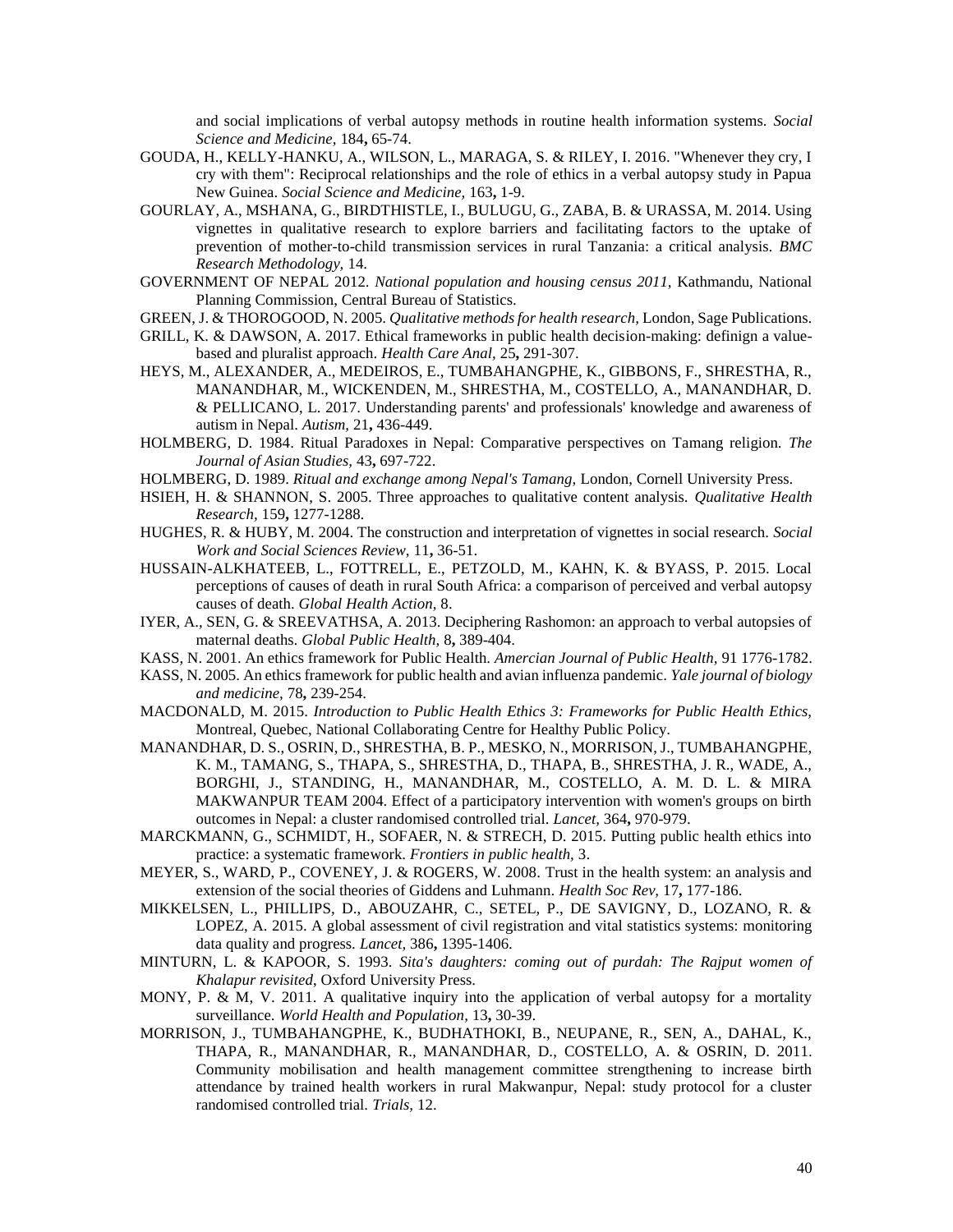- NATIONAL COMMISSION FOR THE PROTECTION OF HUMAN SUBJECTS OF BIOMEDICAL AND BEHAVIOURAL RESEARCH 1979. *The Belmont Report: ethical principles and guidelines for the protection of human subjects of research,* Washington DC, US Dept of Health, Education and Welfare.
- OMAR, S. 2013. Applying Kass's Public Health Ethics Framework to the Manadatory Health Care Worker Immunization: The Devil is in the Details. *The American Journal of Bioethics,* 13**,** 55-57.
- OSRIN, D., MANANDHAR, A., SHRESTHA, A., MESKO, N., TUMBAHANGPHE, K. & SHRESTHA, D. 2003. Design of a surveillance system for pregnancy and its outcomes in rural Nepal. *Journal of Nepal Medical Association,* 41**,** 411-422.
- PATTON, M. 2002. *Qualitative research and evaluation methods, third edition,* London, Sage.
- PEDERSEN, A., RICE, W., LONG, P., JATEGAONKAR, N., GREAVES, L., CHASEY, S., HEMSING, N. & OKOLI, C. 2012. Equitable consequences? Issues of evidence, equity and ethics arising from outdoor smoke-free policies. *In:* HEALTH, C. I. O. H. R.-I. O. P. A. P. (ed.) *Population and public health ethics: cases from research, policy and practice.* Toronto, ON: University of Toronto Joint Centre for Bioethics.
- POPE, C. & MAYS, N. 1995. Qualitative research: reaching the parts other methods cannot reach: an introduction to qualitative methods in health and health services reasearch. *British Medical Journal,* 311**,** 42-45.
- POPE, C., ZIEBLAND, S. & MAYS, N. 2000. Analysing qualitative data. *In:* POPE, C. & MAYS, N. (eds.) *Qualitative research in health care.* London: BMJ books.
- RANKIN, K. 2003. Cultures of Economies: gender and socio-spatial change in Nepal. *Gender, Place and Culture: a journal of feminist geography,* 10**,** 111-129.
- ROBERTS, M. & REICH, M. 2002. Ethical analysis in public health. *Lancet,* 359**,** 1055-59
- TANNAHILL, A. 2008. Beyond evidence to ethics: a decision-making framework for health promotion, public health and health improvement. *Health Promotion International,* 23**,** 380-390.
- THIEDE, M. 2005. Information and access to health care: is there a role for trust? *Social Science and Medicine,* 61**,** 1452-1462.
- TURCOTTE-TREMBLAY, A. & RIDDE, V. 2016. A friendly critical analysis of Kass's ethics framework for public health. *Canadian Journal of Public Health,* 107**,** e209-e211.
- UNDP & GOVERNMENT OF NEPAL 2014. *Nepal Human Development Report,* Kathmandu, Government of Nepal, National Planning Commission.
- UPSHUR, R. E. G. 2002. *Canadian Journal of Public Health,* 93**,** 101-103.

.

- WARD, P. 2017. Improving access to, use of, and outcomes from Public Health Programs: The importance of building and maintaing trust with patients/clients. *Frontiers in public health,* 5.
- WINCH, P. J., ALAM, A., AKTHER, A., AFROZ, D., ASHRAF ALI, N., ELLIS, A. A., BAQUI, A. H., DARMSTADT, G. L., EL ARIFEEN, S. & RAHMAN SERAJI, H. 2005. Local understandings of vulnerability and protection during the neonatal period in Sylhet district, Bangladesh: a qualitative study. *Lancet,* 366**,** 478-85.
- WORLD BANK & WHO 2014. *Global civil registration and vital statistics scaling up investment plan 2015- 2024,* Washington DC, World Bank.
- WORLD HEALTH ORGANISATION 2017. *World health statistics 2017: monitoring health for the SDGs, Sustainable Development Goals,* Geneva, World Health Organisation.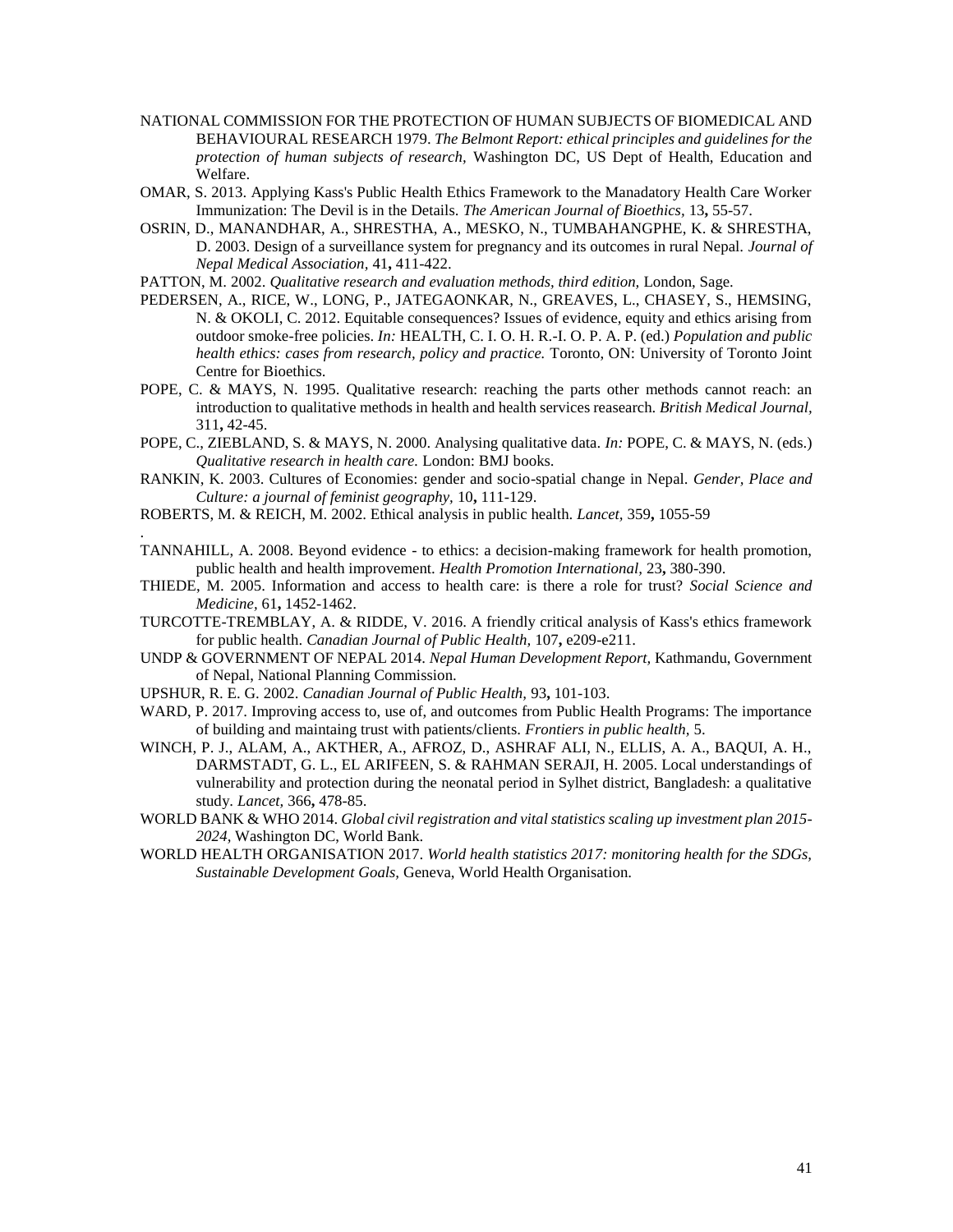# **Table 1 Data collected**

| Age of death   | Gender                  | N participants | Type of data | Remoteness      |
|----------------|-------------------------|----------------|--------------|-----------------|
|                |                         |                | collection   |                 |
| $0-1$ month    | $\mathbf{F}$            | 8              | FGD          | Not remote      |
|                | $\mathbf{F}$            | 1              | <b>SSI</b>   | Not remote*     |
|                | F                       | 1              | <b>SSI</b>   | Remote          |
|                | M                       | 1              | <b>SSI</b>   | Remote          |
|                | M                       | 1              | SSI          | Not remote      |
|                | M                       | $\overline{2}$ | GI           | Remote          |
| $1-11$ months  | $\overline{F}$          | $\overline{2}$ | GI           | Not remote      |
|                | $\mathbf F$             | $\overline{2}$ | GI           | Remote          |
|                | M                       | $\mathbf{1}$   | SSI          | Not remote      |
|                | M                       | 1              | SSI          | Remote          |
| $1-4$ years    | $\overline{\mathrm{F}}$ | $\overline{1}$ | SSI          | Not remote      |
|                | ${\bf F}$               | 1              | SSI          | Remote          |
|                | M                       | 1              | SSI          | Not remote      |
|                | $\mathbf M$             | 3              | GI           | Remote          |
| 5-14 years     | $\overline{F}$          | $\overline{2}$ | GI           | Not remote      |
|                | ${\bf F}$               | 1              | SSI          | Remote          |
|                | M                       | 1              | SSI          | Not remote      |
|                | $\mathbf M$             | $\mathbf{1}$   | SSI          | Remote          |
| 15-49          | $\overline{F}$          | $\overline{7}$ | FGD          | Not remote      |
|                | $\mathbf F$             | $\overline{2}$ | GI           | Remote          |
|                | $\mathbf F$             | $\mathbf{1}$   | SSI          | Remote          |
|                | ${\bf F}$               | 1              | SSI          | Not remote      |
|                | M                       | 6              | <b>FGD</b>   | Not remote      |
|                | M                       | 3              | GI           | Remote          |
|                | $\mathbf M$             | $\mathbf{1}$   | SSI          | Remote          |
| $50+$          | $\overline{F}$          | $\overline{2}$ | GI           | Remote          |
|                | $\mathbf F$             | 9              | <b>FGD</b>   | Not remote      |
|                | M                       | 6              | <b>FGD</b>   | Not remote      |
|                | M                       | $\overline{4}$ | GI           | Remote          |
| Verbal Autopsy | M                       | 6              | FGD          | District Health |
| Interviewers   |                         |                |              | Quarters        |
| Policy         | 3 M; 1F                 | $\overline{4}$ | SSI          | Kathmandu       |
| stakeholders   |                         | 83             |              |                 |
| <b>Total</b>   |                         |                |              |                 |

M: male, F: female, FGD: focus group discussion, SSI: semi-structured interview \*data missing due to bad recording